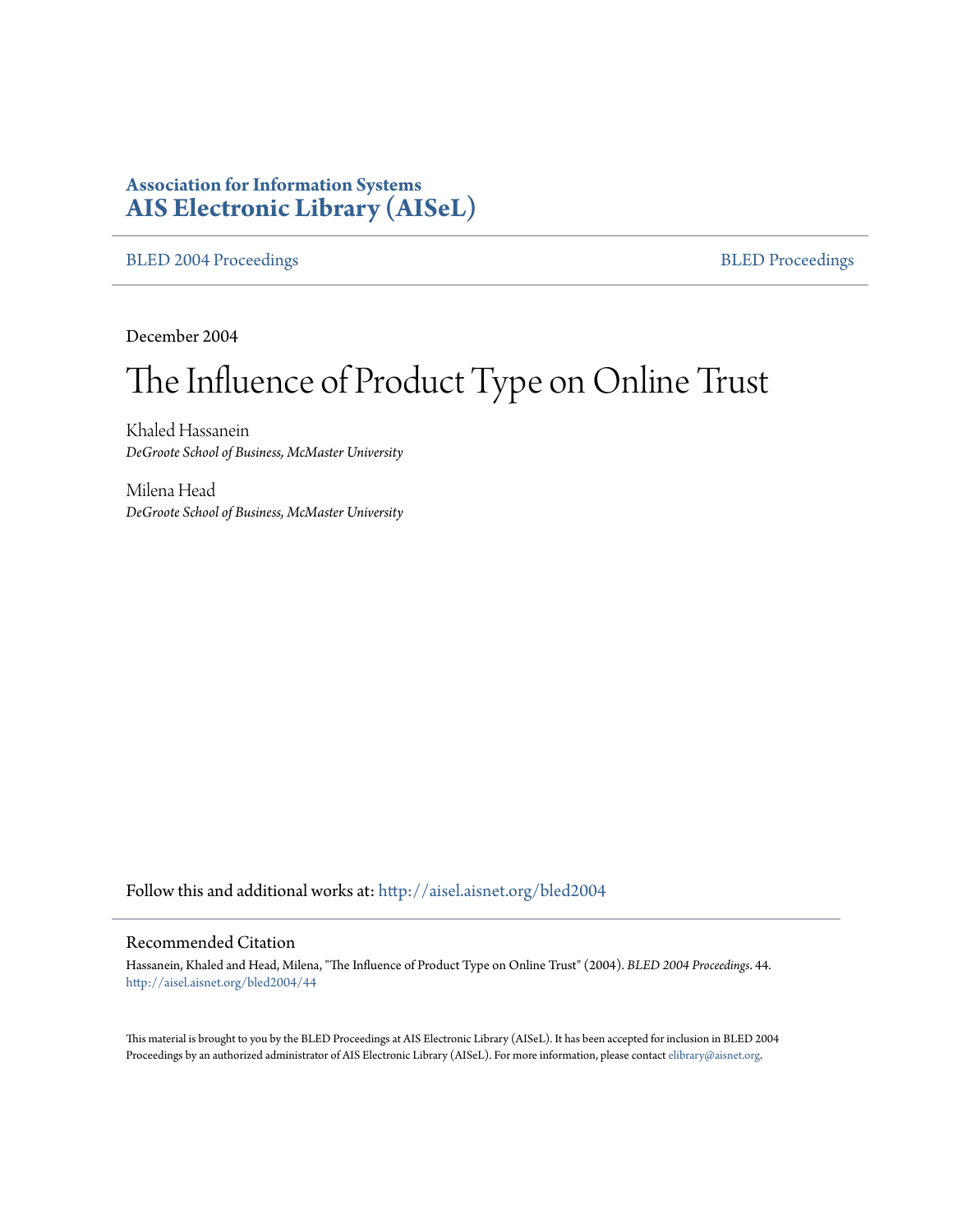# **The Influence of Product Type on Online Trust**

**Khaled Hassanein & Milena Head** DeGroote School of Business, McMaster University, Canada [hassank@mcmaster.ca;](mailto:hassank@mcmaster.ca) [headm@mcmaster.ca](mailto:headm@mcmaster.ca)

#### **Abstract**

*Trust is a critical factor in establishing a successful relationship between consumers and vendors. This paper investigates the impact of the product type being sought on consumers' trust within an online environment. An empirical study involving 227 online shoppers was conducted to develop and validate a structural equation model for online trust incorporating the factors of perceived usefulness, perceived ease of use and enjoyment as representative variables of a consumer's experience within a company's Website. Results from this study indicate significant variations in the experience and trust levels of tangible versus intangible product shoppers.* 

## **1. Introduction**

The Internet has provided businesses of all sizes with opportunities to expand their market base, improve operational efficiency, create new links with trading partners, and provide better customer service. However electronic commerce (e-Commerce) has, in many cases, failed to live up to its potential. In particular, business-to-consumer e-Commerce transactions have not reached a point of critical mass, largely due to a lack of online consumer trust (Baldwin & Currie, 2000; Görsch, 2001; Head & Hassanein, 2002). Trust is a critical component for any business transaction, and is particularly essential in the e-Commerce environment, where transactions are more impersonal, anonymous and automated.

A few studies have examined the impact of product characteristics on the adoption of online shopping (Fenech & O'Cass, 2001; Phau & Poon, 2000; Vijayasarathy, 2002). However, little research has been conducted to examine the impact of product type on trust in the online environment. It has been suggested that online trust antecedents that relate to the user's Website experience may be impacted by the influence of product type (Jarvenpaa, 1996-1997; Vijayasarathy, 2002). Therefore, this paper seeks to explore the impact of product type on online trust and the Website experience antecedents of trust. Such exploration can help researchers and practitioners to gain a better understanding of the differences that may exist for supporting online shoppers for different types of products.

The structure of the paper is as follows: The concept of online trust is briefly discussed in Section 2 along with a review of various online trust models proposed in the literature. A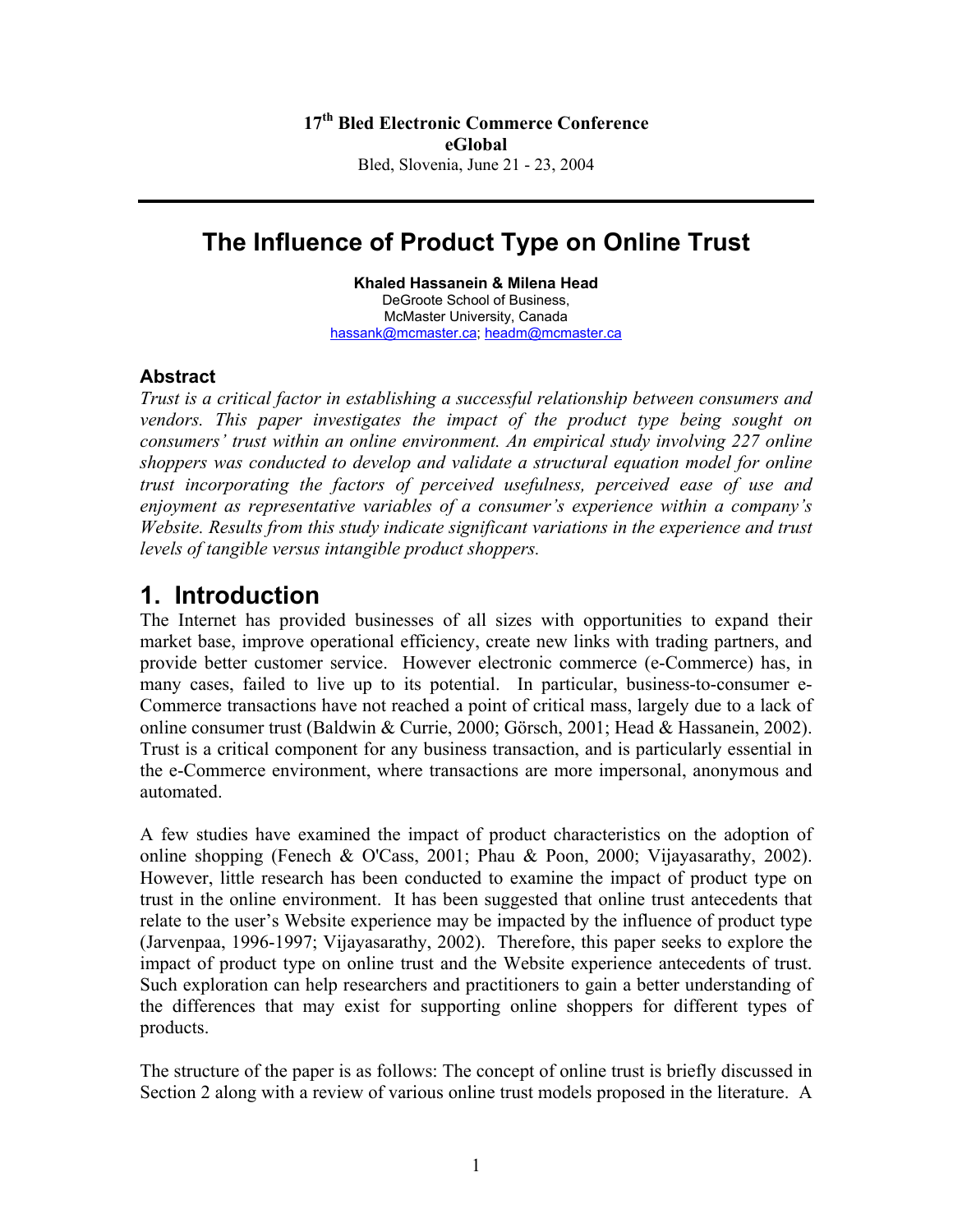model for studying the impact of product types on online trust is introduced in Section 3 along with the various hypotheses for this study. Sections 4 and 5 outline the methodology and data analysis of an experimental study designed to test the impacts of product type on online trust. Finally, Section 6 contains a discussion of our findings and some conclusions.

# **2. Online Trust**

Trust is a complex concept that has been widely studied. However, it remains a difficult concept to describe due to its dynamic, evolving and multi-faceted nature (Ambrose & Johnson, 1998; Lewicki & Bunker, 1996; Rotter, 1980). Although online and offline trust have many commonalities, they differ in some key aspects. The main differences are (Doney & Cannon, 1997; Furnell & Karweni, 1999; Head*, et al.*, 2001; Jarvenpaa*, et al.*, 1999; Phau & Poon, 2000; Roy*, et al.*, 2001; Yoon, 2002):

- The parties involved may interact across different times and locations, and the rules and regulations may vary across these zones.
- There is less data control during and following its transfer.
- There are lower barriers to entry and exit for online businesses.
- Physical trust cues (such as investments in physical buildings, facilities and personnel) are not visible in the online environment.
- The physical evaluation of products is difficult in an online setting, as consumers can only rely on the senses of vision and sound.
- Electronic transactions are generally more impersonal, anonymous and automated than person-to-person off-line transactions.

Trust has been shown to have a positive effect on consumers' attitudes towards a company and customers who trust a company are more likely to buy from its Website (Gefen*, et al.*, 2003; Koufaris & Hampton-Sosa, 2004). This effect can be direct or can be mediated through a decrease of perceived risk when interacting with the online company (Jarvenpaa*, et al.*, 2000; Pavlou, 2003).

Researchers have proposed several models to conceptualize online trust ( $\AA$ berg  $\&$ Shahmehri, 2000; Head & Hassanein, 2002; Lee*, et al.*, 2000; Papadopoulou*, et al.*, 2001; Roy*, et al.*, 2001; Salam*, et al.*, 1998; Yoon, 2002). Some of the antecedents to online trust that have been explored conceptually and/or empirically include trusted third parties (Head & Hassanein, 2002; Van Den Berg & Van Lieshout, 2001) and online reputation systems (Koufaris & Hampton-Sosa, 2004; Lohse & Spiller, 1998); perceived organizational reputation (de Ruyter*, et al.*, 2001; Jarvenpaa*, et al.*, 2000; McKnight*, et al.*, 2002; Pavlou, 2003); perceived organizational size (Jarvenpaa*, et al.*, 2000); social presence of the Website (Gefen & Straub, 2000); perceived privacy (Pavlou & Chellappa, 2001) and security (Koufaris & Hampton-Sosa, 2004); Website design features (Egger, 2000; Nielsen*, et al.*, 2001; Roy*, et al.*, 2001); and Website experience factors such as perceived ease of use (Gefen*, et al.*, 2003; Koufaris & Hampton-Sosa, 2004; Pavlou, 2003), perceived usefulness (Koufaris & Hampton-Sosa, 2004; Pavlou, 2003) and enjoyment (Dahlberg*, et al.*, 2003). Gefen et al. (Gefen*, et al.*, 2003) and Grabner-Kräuter and Kaluscha (Grabner-Kräuter & Kaluscha, 2003) provide a comprehensive meta-review of online trust models.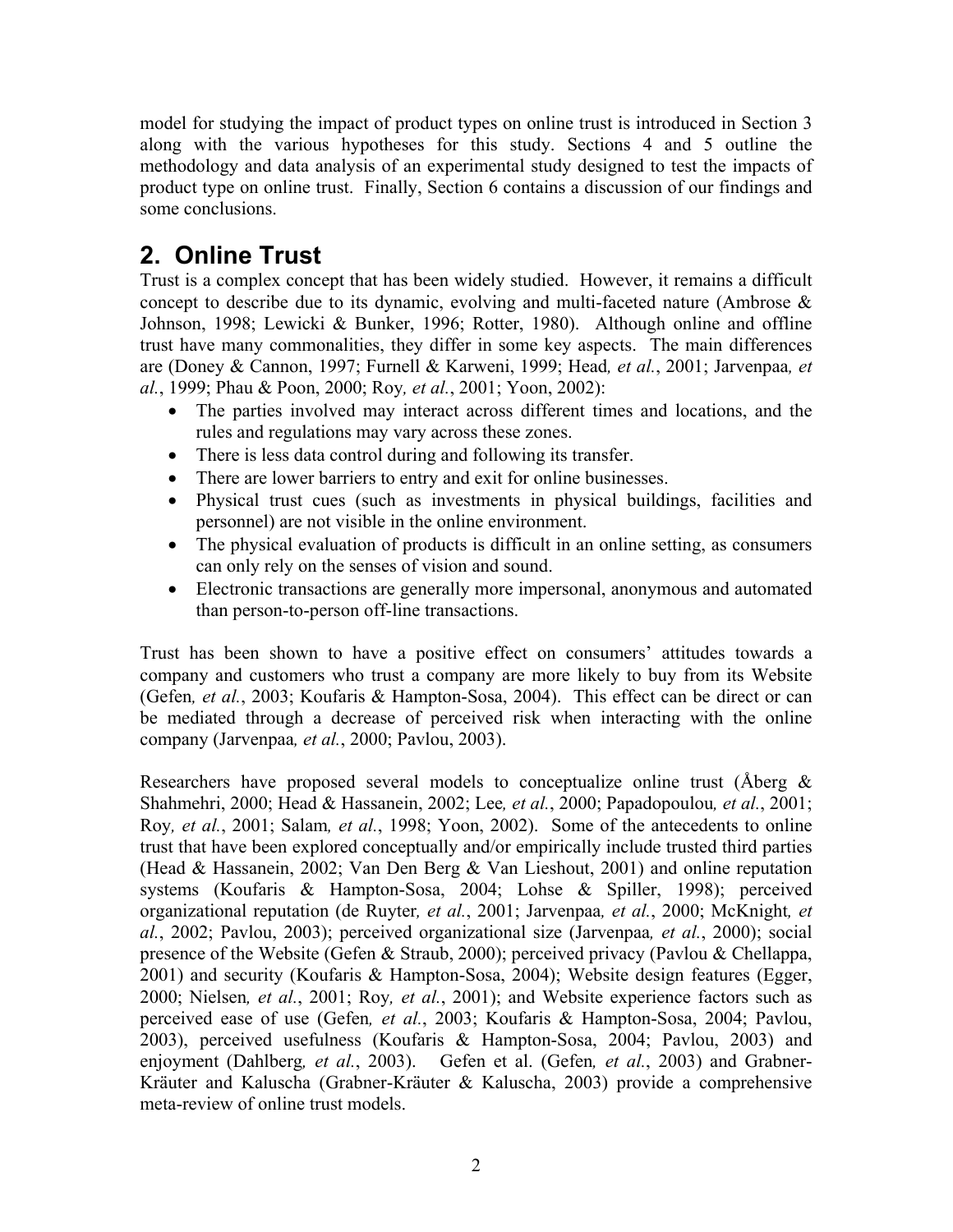# **3. Research Model**

Vijayasarathy (2002) argues that it is essential to incorporate product differences and the concept of congruence between product and channel characteristics when evaluating the merit of the Internet as a commercial medium. As outlined in the previous section, trust is seen as a critical antecedent for consumers' adoption of the Internet as a shopping medium (Gefen*, et al.*, 2003; Grabner-Kräuter & Kaluscha, 2003). It is therefore reasonable to expect that trust is in turn impacted by the characteristics of the product/service being sought in any shopping experience. A few studies have examined the impact of product characteristics on the adoption of online shopping (Fenech  $\&$ O'Cass, 2001; Phau & Poon, 2000; Vijayasarathy, 2002). However, little research has been conducted to examine the impact of product type on trust in the online environment.

In this section we start by outlining various online product type classifications found in the literature. Then we present a model for studying the impact of one product type classification (tangible/intangible) on online trust through the mediating variables of PU, PEOU, and enjoyment as representatives of the online shopping experience.

### **3.1 Online Product Types**

Several classification schemes for categorizing products have been proposed, some of which are outlined below:

- Search versus Experience products: Nelson (1974) first proposed classifying products based on their search and experience attributes. Search attributes can be assessed indirectly (e.g. size and price), whereas experience attributes require direct contact for assessment (e.g. taste and fit). This classification scheme has also been adopted by several other authors (Gorsch, 2001; Lal & Sarvary, 1998; Wright & Lynch, 1995).  $\bullet$
- Complex Usage versus Simple Usage products: Brucks (1985) proposed dividing products by their intended usage. However, this classification scheme can be rather subjective as individual consumers may have differing views on what makes product usage complex. "High involvement" and "low involvement" products (Lal & Sarvary, 1998; Poon & Joseph, 2001) are similar to Brucks conceptualization of product complexity. •
- Geometric, Material or Mechanical products: This classification is based on the sensory dimensions used by customers to evaluate products (Klatzky*, et al.*, 1991; Li*, et al.*, 2002; McCabe, 2001). Geometric products can be evaluated visually (such as utensils and picture frames), material products are typically evaluated with the sense of touch (such as towels and clothing), and mechanical products are typically evaluated via interaction (such as cell phones and toys).
- Tangible and Intangible products: Lal and Sarvary (1998) proposed that there are tangible and intangible attributes that define products. Others (Peterson*, et al.*, 1997; Poon & Joseph, 2001) have also outline tangibility as a key attribute for product classification. Many intangible products are digital in nature and cannot be touched (such as software), whereas tangible products often entail physical inspection (such as clothing).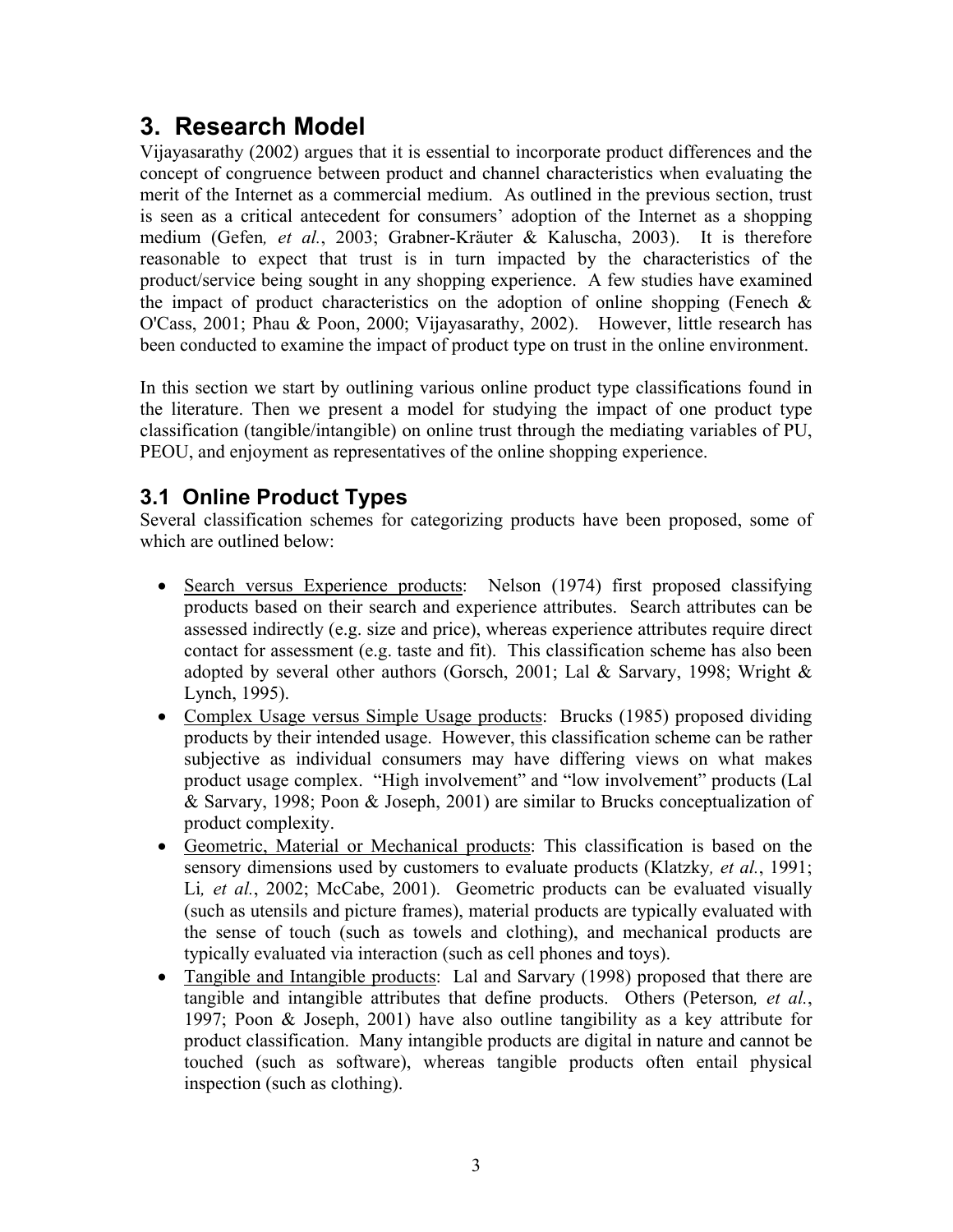For this study, tangibility was chosen as the product defining attribute. Tangible and intangible product categories are broad and simple. Therefore, classification subjectivity should be minimized.

#### **3.2 Proposed Model and Hypotheses**

Corritore et. al. (2003) posit that Websites could be objects of trust. From this perspective, Websites could be seen as a technology that mediates trust between consumers and an online vendor in much the same way that a salesperson is seen as mediating trust between a consumer and an offline business (Andaleeb & Anwar, 1996; Crosby*, et al.*, 1990; Doney & Cannon, 1997). Therefore, it is reasonable to expect that customers' experience while visiting a Website would influence their trust in an online vendor. This view is shared by Koufaris & Hampton-Sosa (2002) who employed a variation of the TAM model to assess the impact of Website experience. In their model, they integrate the TAM variables of Perceived Usefulness (PU) and Perceived Ease of Use (PEOU) with an enjoyment variable to represent a customers experience with a company's Website. Here we propose a variation of this model which deviates from the original Kofaris and Hampton-Sosa model (2002) in two aspects. First, we reverse the direction of causality between the constructs of enjoyment and PEOU, so that the enjoyment is an antecedent to PEOU instead of the other way around. This is in line with a Web usage model proposed by Moon and Kim (2001) in which TAM is extended to incorporate the impact of playfulness, a construct incorporating enjoyment, on both PU and PEOU. Second, we incorporate the construct of product type to study its impact on various constructs in the proposed model. Figure 1 provides an overview of the proposed model, followed by the hypotheses statements for our study. The research model includes the standard TAM link between PEOU and PU (Davis, 1989), as well as a link between enjoyment and PU, as per (Agarwal & Karahanna, 2000). Initial results from a previous study (Hassanein & Head, 2003) did not provide support for a causal path between product type and PEOU. Thus, this connection is omitted in our research model.



**Figure 1:** Research Model for Product Type Impact on Online Trust Model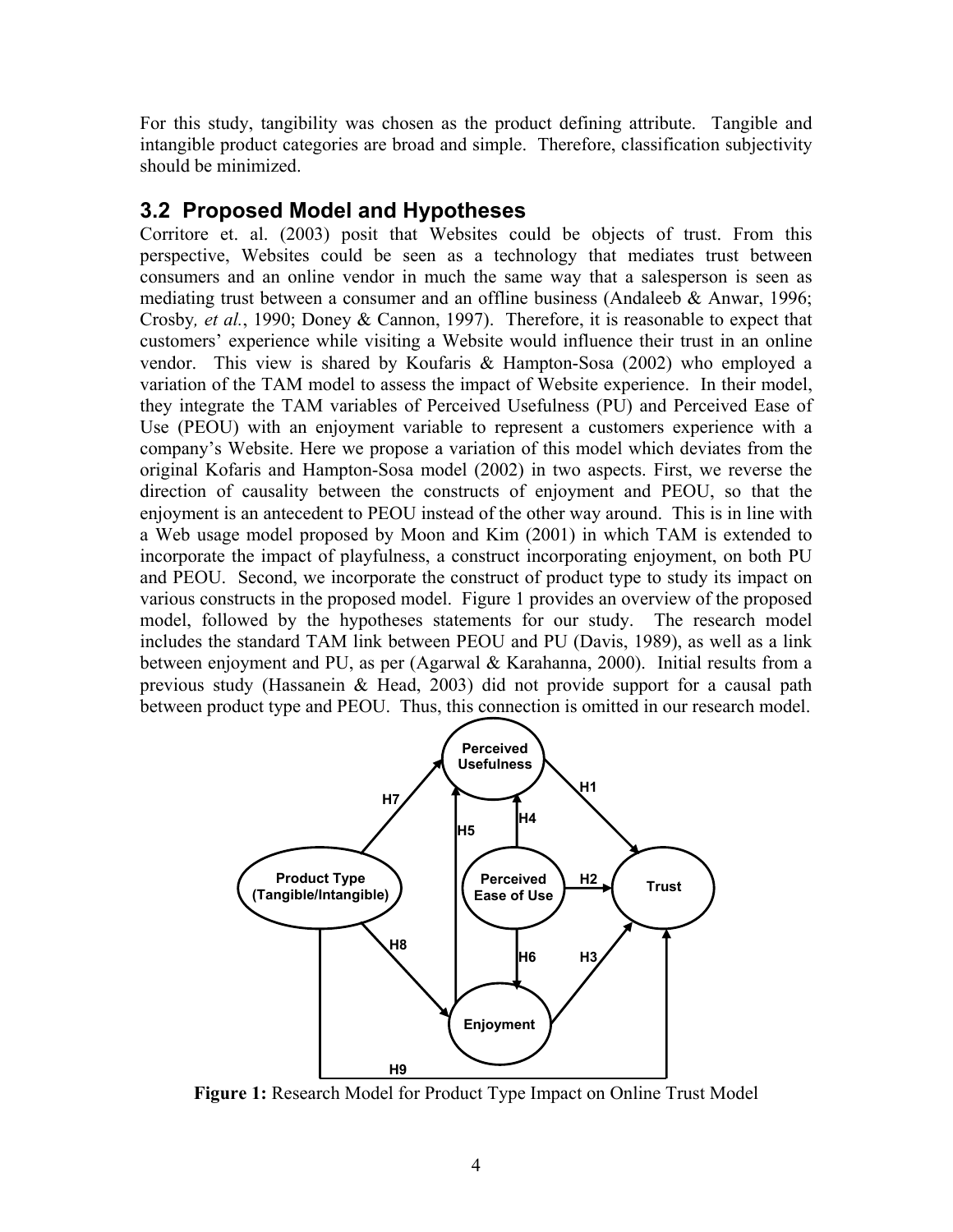Based on the foregoing discussion, we hypothesize the following:

*H1: Perceived usefulness of a Website is positively related to a customer's trust in an online vendor.* 

*H2: Perceived ease of use of a Website is positively related to a customer's trust in an online vendor*

*H3: Enjoyment of a Website is positively related to a customer's trust in an online vendor.* 

*H4: Perceived ease of use of a Website is positively related to a customer's perceived usefulness of that Website.* 

*H5: Enjoyment of a Website is positively related to a customer's perceived usefulness of that Website.* 

*H6: Perceived ease of use of a Website is positively related to a consumer's enjoyment of that Website.* 

*H7: The type of product (tangible/intangible) being sought at a Website influences a customer's perceived usefulness of that Website.* 

*H8: The type of product (tangible/intangible) being sought at a Website influences a customer's enjoyment of that Website.* 

*H9: The type of product (tangible/intangible) being sought at a Website influences a customer's trust in an online vendor.* 

# **4. Methodology**

### **4.1 Subjects**

Subjects for this study were experienced online shoppers. An initial screening process was conducted to ensure all study participants had purchased either a tangible or intangible product from an online vendor in the past. Respondents were asked to complete the questionnaire with regards to their last online purchase. Respondents were also asked to state the name of that product and online vendor. The purchased products were then divided into tangible and intangible categories by the investigators. Similar study designs have been advocated and employed by researchers investigating consumer online experiences (Gefen*, et al.*, 2003).

A total of 227 online shoppers participated in this study. The sample was a mix of employees at a large Canadian utility company and graduate students in an MBA program. The male-female split was 64%-36% and the tangible-intangible product split was 59%-41%. The most popular tangible product was books and the most popular intangible product was tickets (airline, concert). Subjects were asked to complete an initial questionnaire, which was designed to gain an understanding of their demographics and prior exposure to the Internet and online shopping. Table 1 summarizes the profile of the 227 respondents.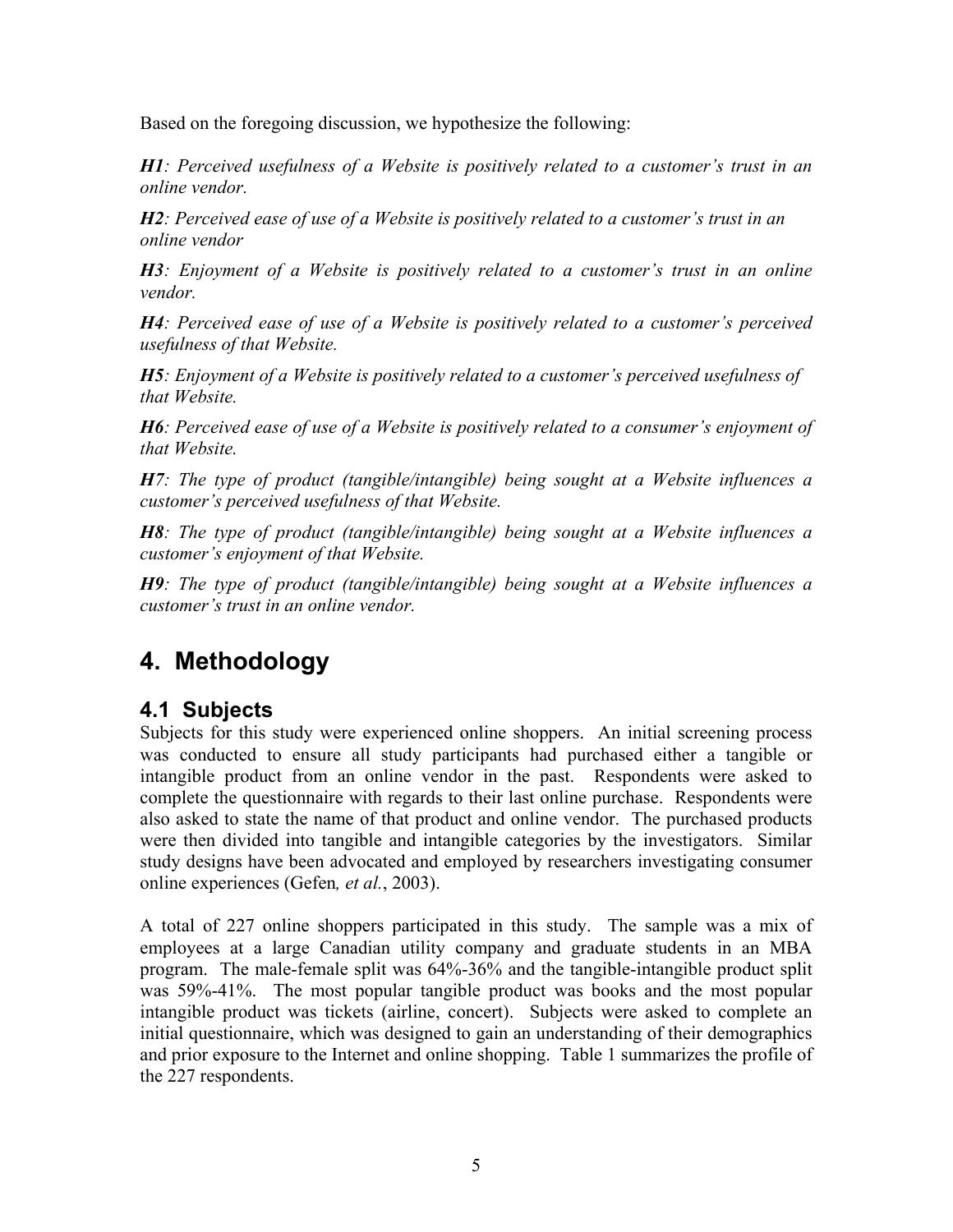| Characteristics                 | <b>Statistics</b> |
|---------------------------------|-------------------|
| Gender                          |                   |
| Male                            | 146 (64%)         |
| Female                          | 81 (36%)          |
|                                 |                   |
| Age                             |                   |
| 18-24                           | 50 (22%)          |
| 25-29                           | 50 (22%)          |
| 30-34                           | 38 (17%)          |
| 35-39                           | 19(8%)            |
| 40-44                           | 17(7%)            |
| $45+$                           | 53 (24%)          |
| Education                       |                   |
| High school                     | 8(4%)             |
| Some College/University         | 22 (10%)          |
| <b>Undergraduate Degree</b>     | 123 (54%)         |
| <b>Graduate Degree</b>          | 74 (32%)          |
|                                 |                   |
| Occupation                      |                   |
| <b>Administrative Assistant</b> | 13(6%)            |
| Engineer                        | 26 (11%)          |
| Manager                         | 27(12%)           |
| Student                         | 104(46%)          |
| Analyst                         | 28 (12%)          |
| Other                           | 29 (13%)          |
| Hours online/week               |                   |
| $0 - 5$                         | 48 (21%)          |
| $6 - 10$                        | 68 (30%)          |
| $11-20$                         | 59 (26%)          |
| $21 - 30$                       | 21 (9%)           |
| $31+$                           | 31(14%)           |
| Number of Online Purchases      |                   |
| Mean=13.4. S.D.=25.8            |                   |
|                                 |                   |
| Average Spent/Online Purchase   |                   |
| $$1-25$                         | 16(7%)            |
| \$26-50                         | 50 (22%)          |
| $$51-75$                        | 40 (18%)          |
| \$76-100                        | 44 (19%)          |
| $$101+$                         | 77 (34%)          |
| Reasons for Shopping Online     |                   |
| Convenience                     | 192 (85%)         |
| <b>Better Price</b>             | 113 (50%)         |
| Offline Unavailability          | 103 (45%)         |
| <b>Better Selection</b>         | 72 (32%)          |
| Trial                           | 35 (15%)          |
| Prefer Online Environment       | 16(7%)            |

**Table 1:** Profile of the respondents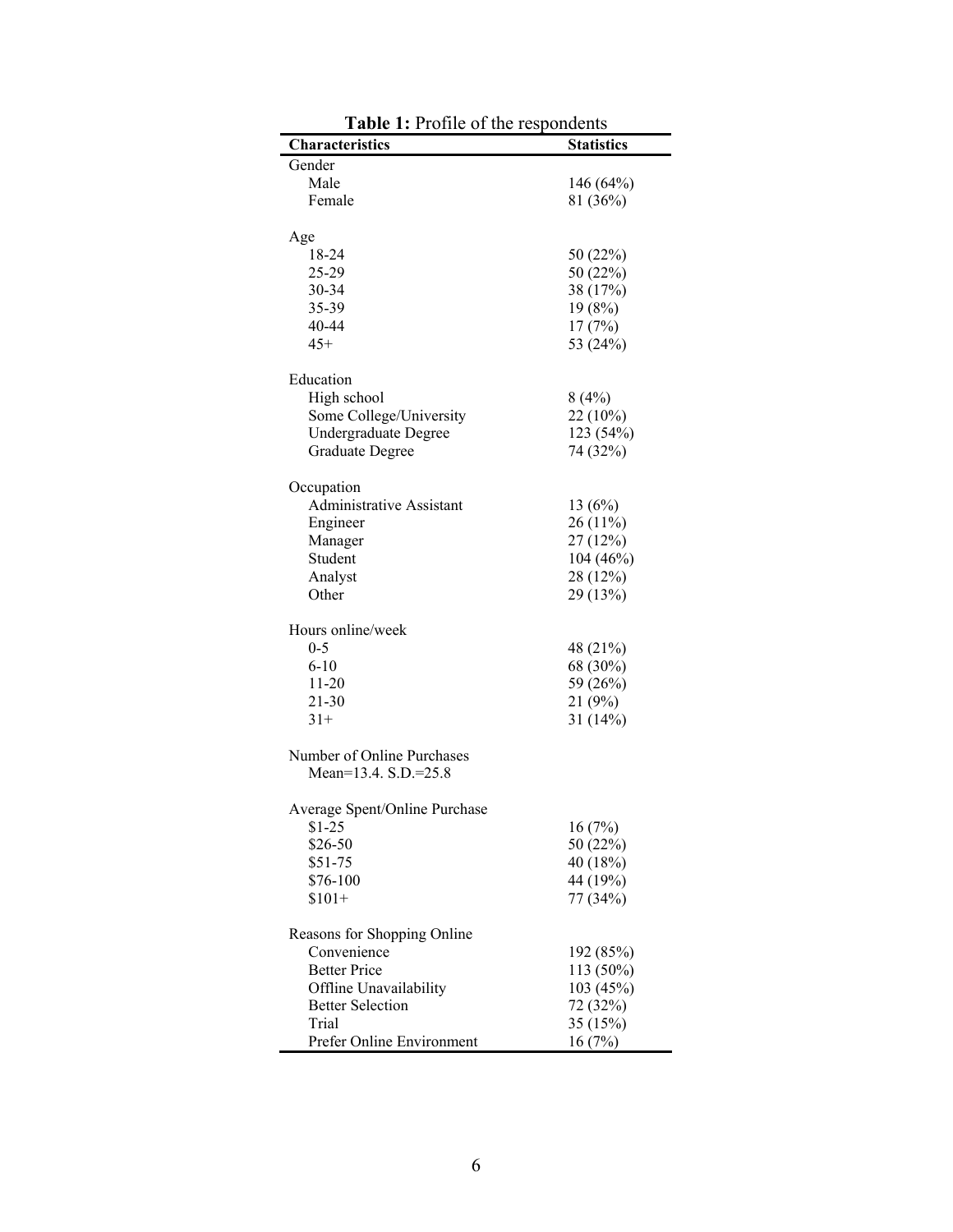As expected, this group was Internet-savvy where half of the respondents spent more than 10 hours online per week. On average, they made 13.4 previous online purchases and the majority of the respondents (71%) spent over \$50 per online purchase. There were no significant differences in the amount of time the men and women spent online, the number of online purchases they had made, or how much they spent in their average online purchase. Convenience and price were cited as being the most popular reasons for buying online among the women respondents, while the men cited convenience and offline unavailability as their most common reasons.

### **4.2 Content validity**

Content validity examines how representative and comprehensive the items are in creating the constructs in a given model. It is assessed by examining the process by which the items were generated (Straub, 1989). A construct valid in content is one that has drawn representative questions (items) from a universal pool (Cronbach, 1971; Kerlinger, 1964). In this research, definitions for PEOU, PU, enjoyment and trust came from existing validated literature. Table 2 summarizes the construct items used in the questionnaire and provides literature sources for each question.

| <b>Item</b>                         | Wording                                                            | <b>Source</b>                                                                                                                                                                                                                                                                         |  |  |
|-------------------------------------|--------------------------------------------------------------------|---------------------------------------------------------------------------------------------------------------------------------------------------------------------------------------------------------------------------------------------------------------------------------------|--|--|
| <b>Perceived Ease of Use (PEOU)</b> |                                                                    |                                                                                                                                                                                                                                                                                       |  |  |
| PEOU-1                              | Learning to use this Website was<br>easy for me                    | (Agarwal & Karahanna, 2000; Chen, et al., 2002;<br>Choi, et al., 2003; Davis, 1989; Gefen, et al., 2003;<br>Hackbarth, et al., 2003; Heijden, et al., 2001;<br>Heijden, et al., 2003; Koufaris, 2002; Koufaris &<br>Hampton-Sosa, 2002; Moon & Kim, 2001; Pavlou,<br>2001; Teo, 2001) |  |  |
| PEOU-2                              | I found it easy to use this Website<br>for searching and buying    | (Agarwal & Karahanna, 2000; Chen, et al., 2002;<br>Davis, 1989; Hackbarth, et al., 2003; Heijden, et al.,<br>2001; Heijden, et al., 2003; Moon & Kim, 2001;<br>Teo, 2001)                                                                                                             |  |  |
| PEOU-3                              | It would be easy for me to become<br>skilful at using this Website | (Agarwal & Karahanna, 2000; Chen, et al., 2002;<br>Choi, et al., 2003; Davis, 1989; Gefen, et al., 2003;<br>Koufaris, 2002; Koufaris & Hampton-Sosa, 2002;<br>Moon & Kim, 2001; Teo, 2001)                                                                                            |  |  |
| PEOU-4                              | My interactions with this Website<br>are clear and understandable  | (Chen, et al., 2002; Davis, 1989; Gefen, et al., 2003;<br>Hackbarth, et al., 2003; Heijden, et al., 2001;<br>Heijden, et al., 2003; Koufaris, 2002; Koufaris &<br>Hampton-Sosa, 2002; Moon & Kim, 2001; Pavlou,<br>2001)                                                              |  |  |
| PEOU-5                              | I found this Website easy to use                                   | (Agarwal & Karahanna, 2000; Choi, et al., 2003;<br>Davis, 1989; Gefen, et al., 2003; Hackbarth, et al.,<br>2003; Heijden, et al., 2001; Heijden, et al., 2003)                                                                                                                        |  |  |
| PEOU-6                              | Using this Website required a lot of<br>mental effort              | (Moon & Kim, 2001; Pavlou, 2001)                                                                                                                                                                                                                                                      |  |  |
| PEOU-7                              | I found this Website to be flexible to<br>interact with            | (Chen, et al., 2002; Davis, 1989; Gefen, et al., 2003;<br>Heijden, et al., 2003)                                                                                                                                                                                                      |  |  |
| PEOU-8                              | It is easy to navigate around this<br>Website                      | (Van der Heijden, 2003)                                                                                                                                                                                                                                                               |  |  |
| PEOU-9                              | I can quickly find the information<br>that I need on this Website  | (Pavlou, 2001; Van der Heijden, 2003)                                                                                                                                                                                                                                                 |  |  |

**Table 2:** Sources for Construct Items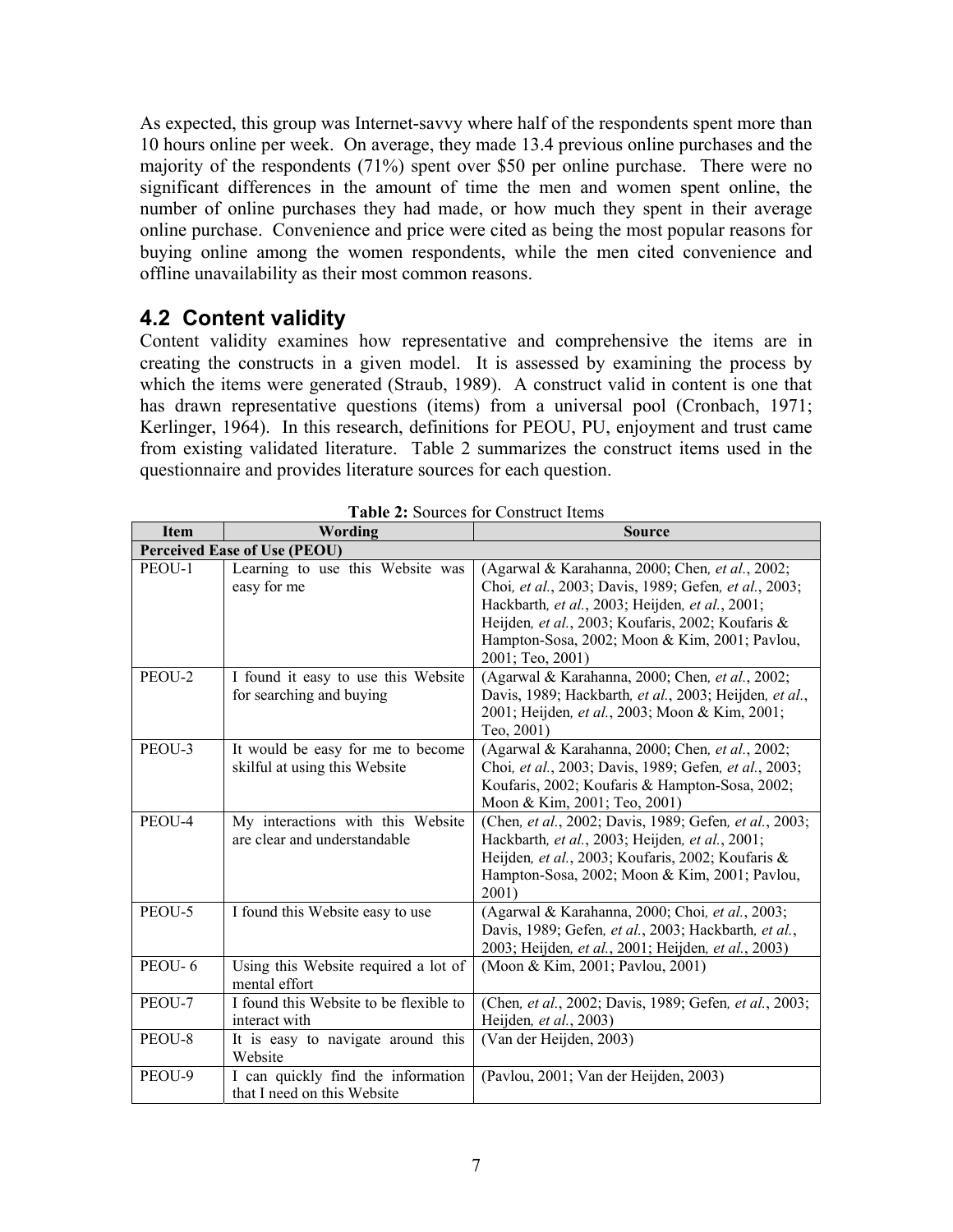| PEOU-10               | I think that this is a user-friendly             | (Van der Heijden, 2003)                                                                                  |  |
|-----------------------|--------------------------------------------------|----------------------------------------------------------------------------------------------------------|--|
|                       | Website                                          |                                                                                                          |  |
|                       | <b>Perceived Usefulness (PU)</b>                 |                                                                                                          |  |
| $PU-1$                | Using this Website improves my                   | (Agarwal & Karahanna, 2000; Chen, et al., 2002;                                                          |  |
|                       | performance in searching an buying               | Choi, et al., 2003; Davis, 1989; Gefen, et al., 2003;                                                    |  |
|                       |                                                  | Koufaris, 2002; Koufaris & Hampton-Sosa, 2002;                                                           |  |
|                       |                                                  | Moon & Kim, 2001; Teo, 2001)                                                                             |  |
| $PU-2$                | Using this Website increases my                  | (Agarwal & Karahanna, 2000; Chen, et al., 2002;<br>Choi, et al., 2003; Davis, 1989; Gefen, et al., 2003; |  |
|                       | effectiveness in searching and<br>buying         | Koufaris, 2002; Koufaris & Hampton-Sosa, 2002;                                                           |  |
|                       |                                                  | Teo, 2001)                                                                                               |  |
| $PU-3$                | I find using this Website useful for             | (Agarwal & Karahanna, 2000; Chen, et al., 2002;                                                          |  |
|                       | searching and buying                             | Choi, et al., 2003; Davis, 1989; Gefen, et al., 2003;                                                    |  |
|                       |                                                  | Heijden, et al., 2001; Heijden, et al., 2003; Koufaris,                                                  |  |
|                       |                                                  | 2002; Koufaris & Hampton-Sosa, 2002; Pavlou,                                                             |  |
|                       |                                                  | 2001; Pavlou, 2001; Van der Heijden, 2003)                                                               |  |
| $PU-4$                | Using this Website enables me to                 | (Chen, et al., 2002; Davis, 1989; Gefen, et al., 2003;                                                   |  |
|                       | quickly search and buy                           | Moon & Kim, 2001)                                                                                        |  |
| $PU-5$                | This Website provides high quality               | (Moon & Kim, 2001)                                                                                       |  |
|                       | information                                      |                                                                                                          |  |
| $PU-6$                | This Website creates value to me                 | (Pavlou, 2001; Pavlou, 2001)                                                                             |  |
| $PU-7$                | This Website is highly functional                | (Pavlou, 2001; Pavlou, 2001)                                                                             |  |
| $PU-8$                | The information on this Website is               | (Van der Heijden, 2003)                                                                                  |  |
| Enjoyment             | interesting to me                                |                                                                                                          |  |
| $E-1$                 | When interacting with this Website,              | (Moon & Kim, 2001)                                                                                       |  |
|                       | I do not realize that time has elapsed           |                                                                                                          |  |
| $E-2$                 | When interacting with this Website,              | (Moon & Kim, 2001)                                                                                       |  |
|                       | I am not aware of any noise                      |                                                                                                          |  |
| $E-3$                 | When interacting with this Website,              | (Moon & Kim, 2001)                                                                                       |  |
|                       | I often forget the work I must do                |                                                                                                          |  |
| $E-4$                 | I enjoyed search and buying on this              | (Agarwal & Karahanna, 2000; Moon & Kim, 2001)                                                            |  |
|                       | Website                                          |                                                                                                          |  |
| $E-5$                 | I had fun searching and buying on                | (Agarwal & Karahanna, 2000; Moon & Kim, 2001)                                                            |  |
| $E-6$                 | this Website<br>I felt happy while searching and | (Moon & Kim, 2001)                                                                                       |  |
|                       | buying on this Website                           |                                                                                                          |  |
| $E-7$                 | This Website stimulates my curiosity             | (Moon & Kim, 2001)                                                                                       |  |
| $E-8$                 | This<br>Website<br>arouses<br>my                 | (Moon & Kim, 2001)                                                                                       |  |
|                       | imagination                                      |                                                                                                          |  |
| $E-9$                 | When using this Website, I feel                  | (Agarwal & Karahanna, 2000)                                                                              |  |
|                       | spontaneous                                      |                                                                                                          |  |
| $E-10$                | When using this Website, I feel                  | (Agarwal & Karahanna, 2000)                                                                              |  |
|                       | creative                                         |                                                                                                          |  |
| $E-11$                | When using this Website, I feel                  | (Agarwal & Karahanna, 2000)                                                                              |  |
|                       | playful                                          |                                                                                                          |  |
| $E-12$                | found<br>Website<br>this<br>$\bf{l}$<br>to<br>be | (Heijden, 2003)                                                                                          |  |
|                       | entertaining                                     |                                                                                                          |  |
| $E-13$                | I browse this Website for pleasure               | (Heijden, 2003)                                                                                          |  |
| <b>Trust</b><br>$T-1$ | I feel that this online vendor is                | (Ba & Pavlou, 2002; Gefen, et al., 2003; Walter, et                                                      |  |
|                       | honest                                           | al., 2000)                                                                                               |  |
| $T-2$                 | I feel that this online vendor cares             | (Gefen, et al., 2003)                                                                                    |  |
|                       | about customers                                  |                                                                                                          |  |
| $T-3$                 | I feel that this online vendor is not            | (Gefen, et al., 2003)                                                                                    |  |
|                       |                                                  |                                                                                                          |  |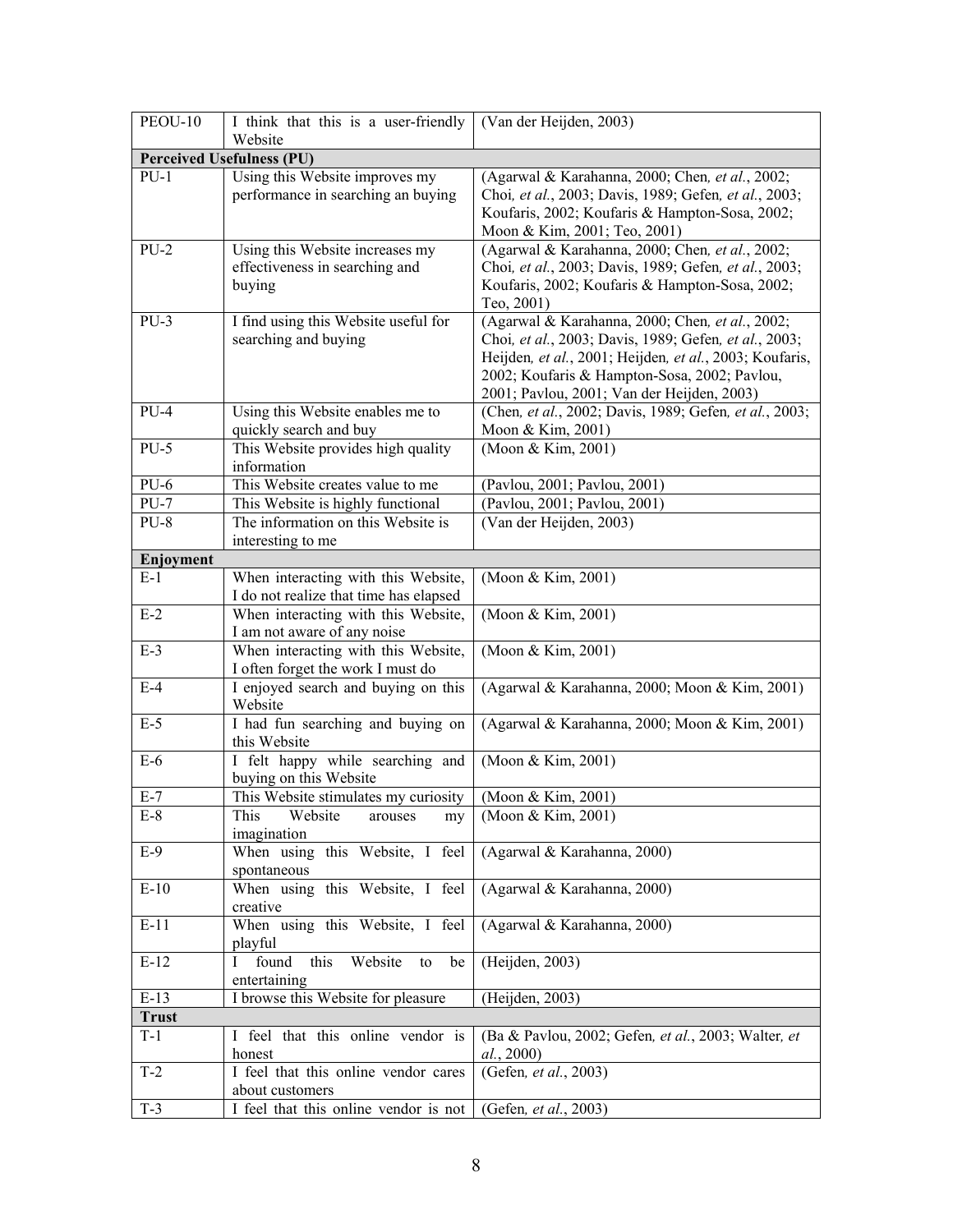|        | opportunistic                          |                                                                     |
|--------|----------------------------------------|---------------------------------------------------------------------|
| $T-4$  | this online vendor<br>feel that        | (Gefen, et al., 2003)                                               |
|        | provides good service                  |                                                                     |
| $T-5$  | I feel that this online vendor is not  | (Gefen, et al., 2003; Roy, et al., 2001)                            |
|        | predictable                            |                                                                     |
| $T-6$  | I feel that this online vendor is      | (Gefen, 2002; Gefen, <i>et al.</i> , 2003; Heijden, <i>et al.</i> , |
|        | trustworthy                            | 2001; Heijden, et al., 2003; Jarvenpaa, et al., 2000;               |
|        |                                        | Koufaris & Hampton-Sosa, 2002; Pavlou, 2001;                        |
|        |                                        | Pavlou, 2001)                                                       |
| $T-7$  | I feel that this online vendor knows   | (Gefen, et al., 2003)                                               |
|        | its market                             |                                                                     |
| $T-8$  | I believe that this online vendor will | (Ba & Pavlou, 2002; Heijden, et al., 2003;                          |
|        | deliver a product or service that      | Jarvenpaa, et al., 2000)                                            |
|        | meets my expectations                  |                                                                     |
| $T-9$  | I feel confident that my privacy will  | (Pavlou, 2001)                                                      |
|        | not be compromised during or after a   |                                                                     |
|        | transaction with this online vendor    |                                                                     |
| $T-10$ | I believe that this online vendor will | (Borchers, 2001; Gefen, 2002; Koufaris &                            |
|        | keep my information secure             | Hampton-Sosa, 2002)                                                 |

### **4.3 Construct validity**

Construct validity examines the extent to which a construct measures the variable of interest. If constructs are valid in this sense, they should demonstrate relatively high correlations between measures of the same construct (convergent validity) and low correlations between measures of constructs that are expected to differ (discriminant validity) (Campbell & Fiske, 1959; Straub, 1989). In this study, construct validity was assessed by performing a principle components factor analysis (PCA), as recommended by Straub (Straub, 1989). A construct is considered to exhibit satisfactory convergent and discriminant validity when items load highly on their related factor and have low loadings on unrelated factors. Table 3 includes the results of the varimax rotation on the original 41 items (outlined in Table 1) constrained to four factors. Hair et al. (Hair*, et al.*, 1995) suggests that an item is significant if its factor loading is greater than 0.50. Following this criteria, 4 items were dropped from various factors in this study. The first factor defined PEOU with 9 items. The second factor defined PU with 7 items. The third and fourth factors defined enjoyment and trust with 13 and 8 items, respectively. Internal consistency of these factors was examined using Cronbach's α-value. As shown in Table 3, α-values ranged from 0.88 (for trust) to 0.92 (for PEOU). Rivard and Huff (1988) suggest that this measure for reliability should be higher than 0.5 and ideally higher than 0.7. Nunnally (1978) also recommends that the Cronbach  $\alpha$  of a scale should be greater than 0.7 for items to be used together as a construct. Therefore, all our constructs met the recommended criteria for internal reliability.

The instrument demonstrated convergent validity with factor loadings exceeding 0.50 for each construct. The four factors also emerged with no-cross construct loadings above 0.50, indicating good discriminant validity. To further verify discriminant validity, Fornell and Larcker (1981) advocate that the correlations between items in any two constructs should be lower than the square root of the average variance shared by items within a construct. As shown in Table 4, the square root of the variance shared between a construct and its items was greater than the correlations between the construct and any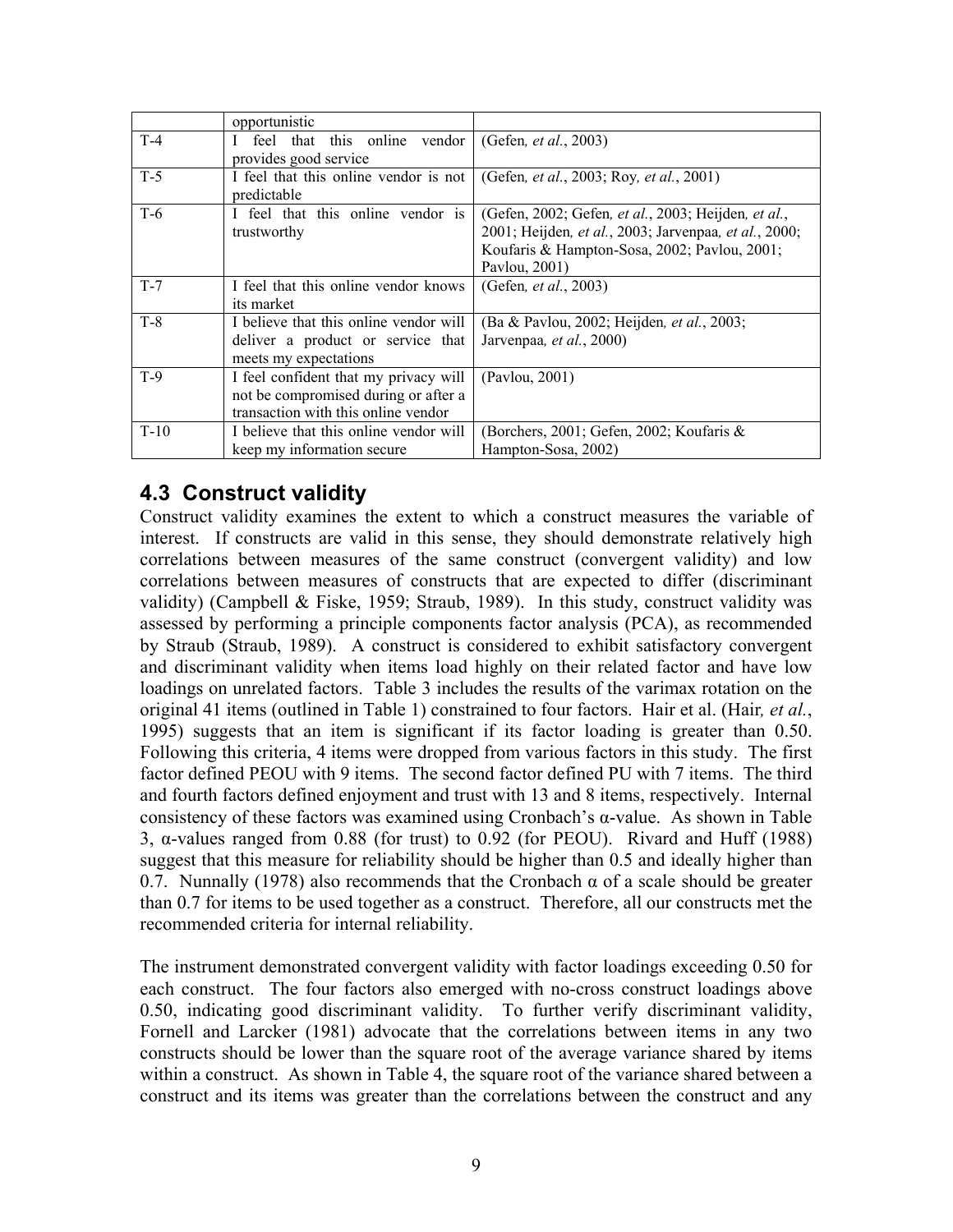other construct in the model, satisfying Fornell and Larker's (1981) criteria for discriminant validity. The above results, therefore, confirm that our instrument encompassed satisfactory construct validity.

|                   |                                        | <b>rative 3.</b> Fine pre-Components Factor Anarysis |           |              |
|-------------------|----------------------------------------|------------------------------------------------------|-----------|--------------|
| <b>Items</b>      | <b>Perceived Ease of</b><br><b>Use</b> | Perceived<br><b>Usefulness</b>                       | Enjoyment | <b>Trust</b> |
| PEOU-1            | 0.734                                  |                                                      |           |              |
| PEOU-2            | 0.782                                  |                                                      |           |              |
| PEOU-3            | 0.683                                  |                                                      |           |              |
|                   |                                        |                                                      |           |              |
| PEOU-4            | 0.773                                  |                                                      |           |              |
| PEOU-5            | 0.794                                  |                                                      |           |              |
| PEOU-6            |                                        |                                                      |           |              |
| PEOU-7            | 0.673                                  |                                                      |           |              |
| PEOU-8            | 0.732                                  |                                                      |           |              |
| PEOU-9            | 0.749                                  |                                                      |           |              |
| PEOU-10           | 0.779                                  |                                                      |           |              |
| $PU-1$            |                                        | 0.858                                                |           |              |
| $PU-2$            |                                        | 0.880                                                |           |              |
| $PU-3$            |                                        | 0.738                                                |           |              |
| $PU-4$            |                                        | 0.599                                                |           |              |
| $PU-5$            |                                        | 0.514                                                |           |              |
| $PU-6$            |                                        | 0.643                                                |           |              |
| $PU-7$            |                                        | 0.571                                                |           |              |
| $PU-8$            |                                        |                                                      |           |              |
| $E-1$             |                                        |                                                      | 0.568     |              |
| $E-2$             |                                        |                                                      | 0.569     |              |
| $E-3$             |                                        |                                                      | 0.598     |              |
| $E-4$             |                                        |                                                      | 0.578     |              |
| $E-5$             |                                        |                                                      | 0.633     |              |
| $E-6$             |                                        |                                                      | 0.686     |              |
| $E-7$             |                                        |                                                      | 0.720     |              |
| $E-8$             |                                        |                                                      | 0.780     |              |
| $E-9$             |                                        |                                                      | 0.776     |              |
| $E-10$            |                                        |                                                      | 0.815     |              |
| $E-11$            |                                        |                                                      | 0.828     |              |
| $E-12$            |                                        |                                                      | 0.766     |              |
| $E-13$            |                                        |                                                      | 0.700     |              |
| $T-1$             |                                        |                                                      |           | 0.769        |
| $T-2$             |                                        |                                                      |           | 0.677        |
| $T-3$             |                                        |                                                      |           |              |
|                   |                                        |                                                      |           |              |
| $T-4$             |                                        |                                                      |           | 0.671        |
| $T-5$             |                                        |                                                      |           |              |
| $T-6$             |                                        |                                                      |           | 0.709        |
| $T-7$             |                                        |                                                      |           | 0.650        |
| $T-8$             |                                        |                                                      |           | 0.723        |
| $T-9$             |                                        |                                                      |           | 0.735        |
| $T-10$            |                                        |                                                      |           | 0.699        |
| Cronbach $\alpha$ | $0.92\,$                               | 0.89                                                 | 0.91      | 0.88         |

**Table 3:** Principle Components Factor Analysis

*Note*: Only loadings > 0.5 are shown.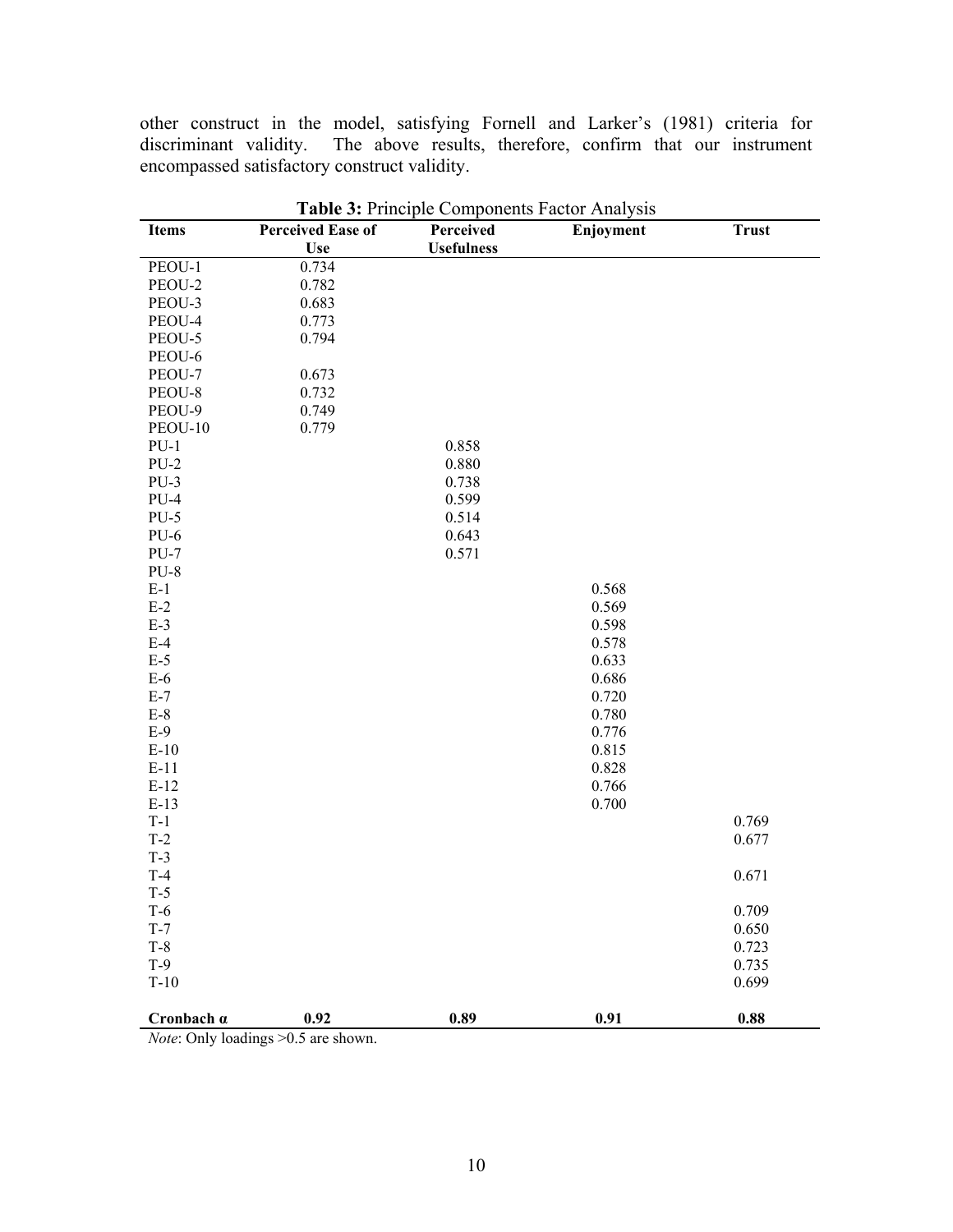| <b>Table 4: Discriminant Validity of Constructs</b> |                                 |                                       |           |              |
|-----------------------------------------------------|---------------------------------|---------------------------------------|-----------|--------------|
|                                                     | <b>Perceived Ease</b><br>of Use | <b>Perceived</b><br><b>Usefulness</b> | Enjoyment | <b>Trust</b> |
| Perceived Ease of Use                               | 0.745                           |                                       |           |              |
| Perceived Usefulness                                | 0.163                           | 0.699                                 |           |              |
| Enjoyment                                           | 0.067                           | 0.357                                 | 0.700     |              |
| Trust                                               | 0.095                           | 0.287                                 | 0.332     | 0.705        |

The diagonal elements in bold (the square root of average variance extracted) should exceed the interconstruct correlations below and across them for adequate discriminate validity.

# **5. Results**

A structural equation modeling (SEM) approach was adopted in our data analysis, as it possesses many advantages over traditional methods such as multiple regression. Namely, SEM does not involve assumptions of homogeneity in variances and covariances of the dependent variables across groups; it corrects measurement error in the variable measurements; it allows a more complete modeling of theoretical relations; and it can simultaneously test the structural and measurement models (Bagozzi  $\&$  Yi, 1989; Gefen*, et al.*, 2000). This provides a more complete analysis for the inter-relationships in a model (Fornell, 1982).

The variance-based Partial Least Square (PLS) method was chosen over covariancebased methods, such as LISREL, for the following reasons: (i) PLS is relatively robust to deviations from a multivariate distribution (Gefen*, et al.*, 2000); (ii) PLS is predictionoriented and thus gives optimal prediction accuracy (Fornell & Cha, 1994); (iii) PLS can be applied to relatively small sample sizes (Bontis, 1998; Fornell & Bookstein, 1982; Gefen*, et al.*, 2000); and (iv) PLS is appropriate for testing theories in the early stages of development (Fornell & Bookstein, 1982), as it supports both exploratory and confirmatory research (Gefen*, et al.*, 2000). As the examination of the impact of product type on online experience and trust is relatively new, PLS is a more appropriate choice over LISREL.

The results of the PLS analysis of the research model shown in Figure 1, are presented in Figure 2. All path coefficients of the causal links in our hypothesized model are significantly strong. The findings supported all hypotheses at a minimum  $p<0.05$  level. Table 5 also provides the *t*-values for all path coefficients. Approximately 40% of the variance in the trust towards Web sites was accounted for by the variables in the model  $(R^2=0.398)$ .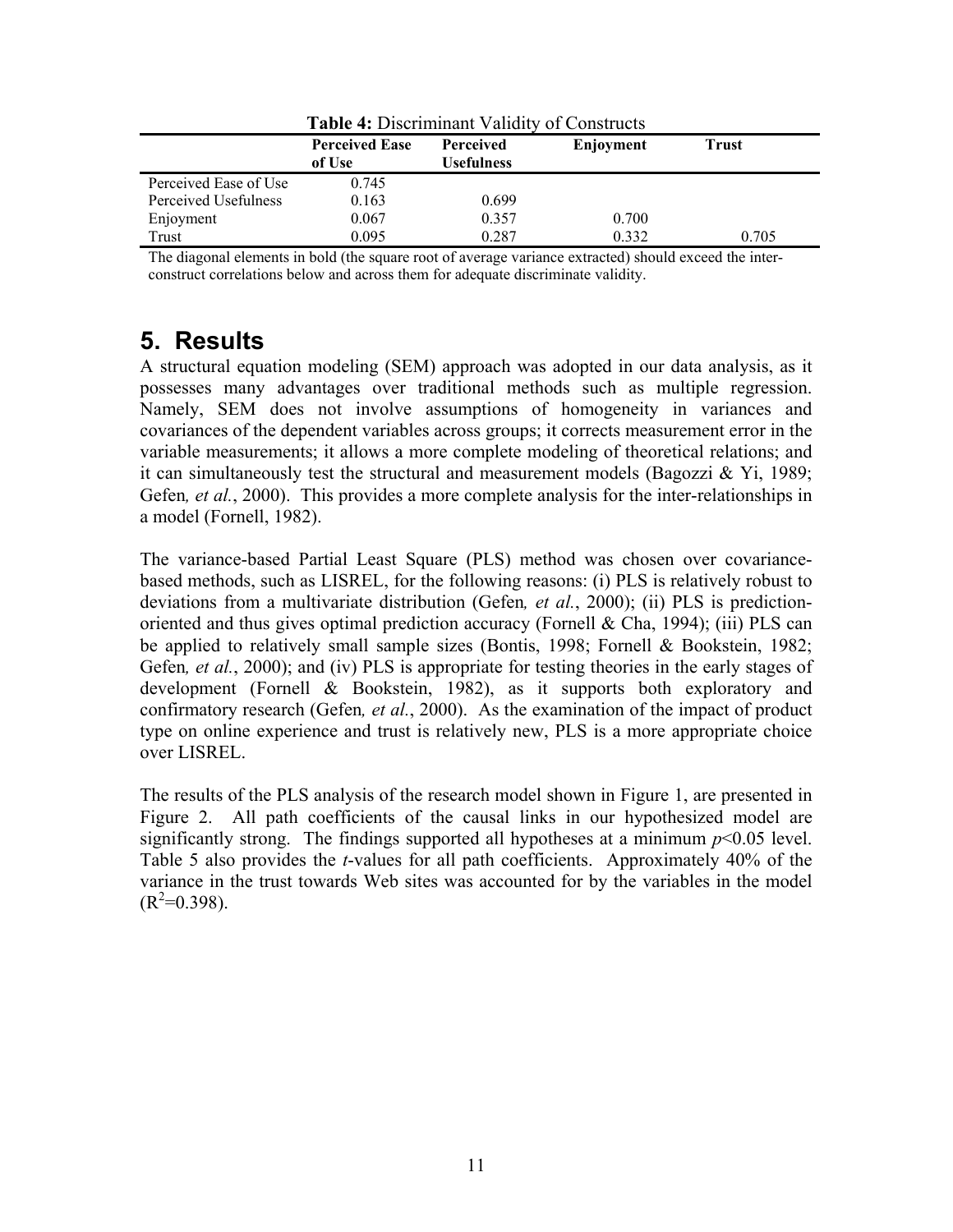

**Figure 2:** PLS Structural Model

| <b>Hypothesis</b> | Causal path                                                        | Path<br>coefficient | <i>t</i> -Values | <b>Supported</b> |
|-------------------|--------------------------------------------------------------------|---------------------|------------------|------------------|
| H1                | Perceived Usefulness $\rightarrow$ Trust                           | 0.173               | $2.758**$        | <b>Yes</b>       |
| H <sub>2</sub>    | Perceived Ease of Use $\rightarrow$ Trust                          | 0.229               | $3.368**$        | Yes              |
| H <sub>3</sub>    | Enjoyment $\rightarrow$ Trust                                      | 0.153               | $2.836**$        | Yes              |
| H4                | Perceived Ease of Use $\rightarrow$ Perceived<br><b>Usefulness</b> | 0.530               | 8 399***         | Yes              |
| H <sub>5</sub>    | Enjoyment $\rightarrow$ Perceived Usefulness                       | 0.196               | $3.490**$        | Yes              |
| H <sub>6</sub>    | Perceived Ease of Use $\rightarrow$<br>Enjoyment                   | 0.335               | $4.677***$       | <b>Yes</b>       |
| H7                | Product Type $\rightarrow$ Perceived<br><b>Usefulness</b>          | 0.296               | $2.557*$         | Yes              |
| H8                | Product Type $\rightarrow$ Enjoyment                               | $-0.475$            | $-3.551***$      | Yes              |
| H9                | Product Type $\rightarrow$ Trust                                   | 0.258               | 2.339*           | Yes              |

**Table 5:** Results of Hypotheses Testing

### **6. Discussion and Conclusions**

This study sought to examine the impact of product type on trust and trust antecedents relating to Website experience. The product type being sold on a Website appears to have an influence on both perceived usefulness  $(b=0.296)$  and trust  $(b=0.258)$ . This finding supports earlier work (Phau & Poon, 2000; Vijayasarathy, 2002), where intangible goods were better received than tangible ones in an online environment. Although perceived usefulness was high for sites where purchases had been made, irregardless of the product type being sold, it was significantly higher for Websites selling intangible products (mean[tangible]=5.09; mean[intangible]=5.34; *t*=3.689;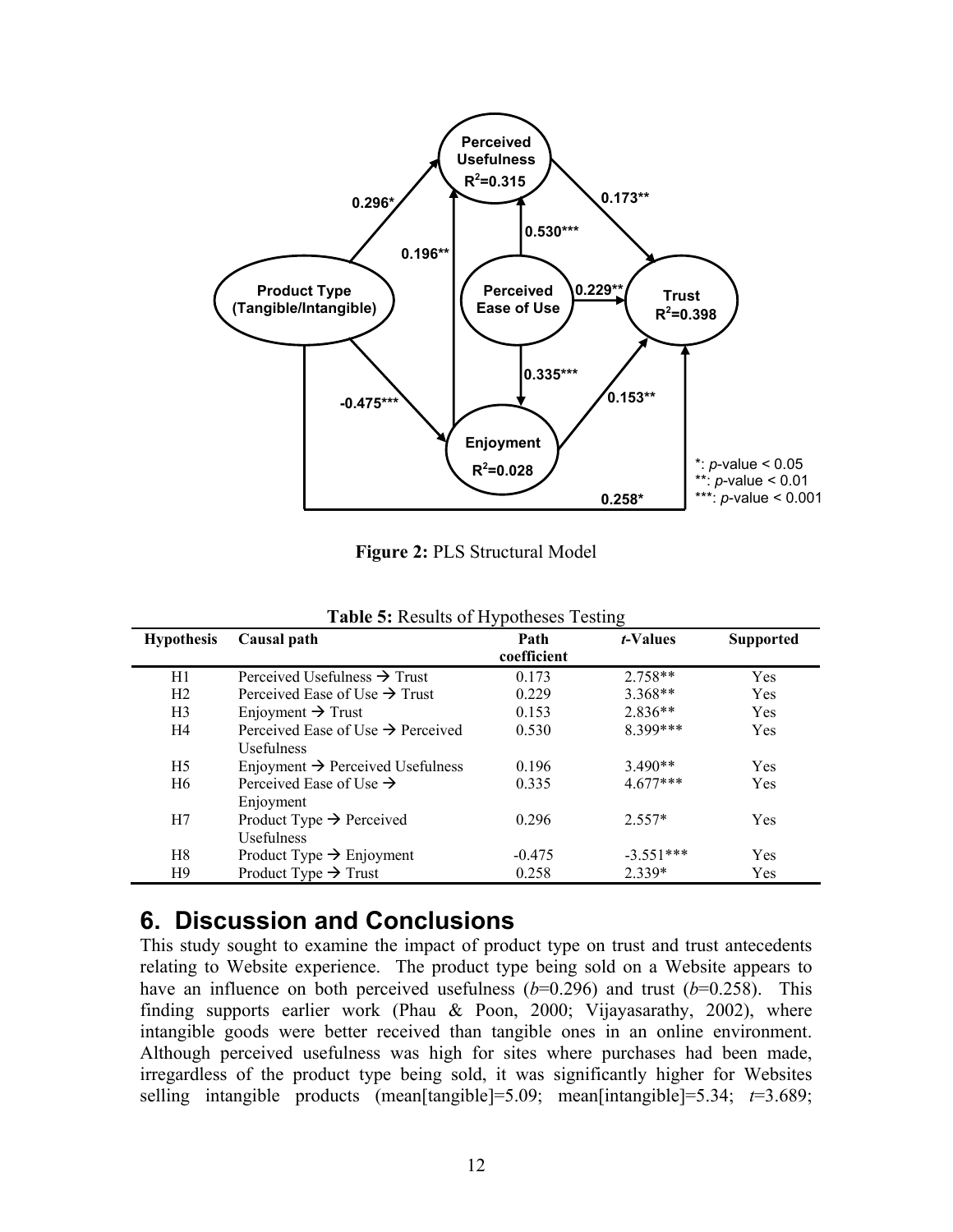*p*<0.000). Similarly, trust was significantly higher for Websites selling intangible compared to tangible products (mean[tangible]=5.33; mean[intangible]=5.58; *t*=4.42;  $p<0.000$ . A possible explanation for this result is that consumers tend to receive intangible products in digital form immediately after they are purchased. Websites that facilitate this immediate delivery may be viewed as being more useful and trustworthy.

Our results indicate that product type influences enjoyment  $(b=0.475)$ . Upon closer inspection, we found that although tangible product sites were more enjoyable than their intangible counterparts (mean[tangible]=4.13; mean[intangible]=3.54;  $t=10.00$ ;  $p<0.00$ ), tangible product sites were not found to be particularly enjoyable and, in fact, intangible product sites were found *not* to be enjoyable. A potential reason for this finding may be the goal of the online shopper's visit. Perhaps visitors to sites selling intangible products were performing purposeful, goal-directed searching. They may have come to the sites with specific purchasing objectives in mind. It is possible that they did not perform browsing activities, which may be more common on tangible product Websites. This would help explain why online shoppers did not feel "curious" (E-7), "creative" (E-10), "spontaneous" (E-8) or "playful" (E-11) on sites selling intangible products. It is also important to note that the low  $R^2$  value for enjoyment in our model suggests that enjoyment is explained by other factors not present in this model. However, the purpose of this research was not to explore all possible antecedents of Website enjoyment, but rather to examine the impact of product type on various Website experience factors leading to trust, including enjoyment.

Our model suggests that perceived ease of use  $(b=0.229)$  and product type  $(b=0.258)$  may be the largest contributing factors in forming user's trust of a Website. Perceived ease of use has been shown to positively influence trust in previous work by Gefen et al. (Gefen*, et al.*, 2003), Koufaris and Hampton-Sosa (Koufaris & Hampton-Sosa, 2002), among others. Similarly, our findings are consistent with the many previous TAM studies that showed perceived ease of use positively influencing perceived usefulness (for example, (Davis, 1989; Gefen*, et al.*, 2003; Moon & Kim, 2001; Shih, 2004)). While our results are not consistent with Koufaris & Hampton-Sosa (2002), where Website enjoyment lead to perceived ease of use, they were in line with Moon & Kim (2001) where perceived ease of use was an shown to be an antecedent of playfulness.

This study found that product type can have a significant impact on customer's Website experience and their trust in the online vendor. These findings can help researchers and practitioners to gain a better understanding of the differences that may exist for supporting online shoppers for different types of products. Trust is vital to fostering and improving customer relationships (Speier*, et al.*, 1998), and if vendors are not able to instill customer trust in their e-Commerce operations, they are doomed to online failure.

#### **References**

Åberg, J. and Shahmehri, N. (2000): The Role of Human Web Assistants in E-Commerce: An Analysis and a Usability Study, Internet Research: Electronic Networking Applications and Policy, Vol. 10, No. 2, pp. 114-125.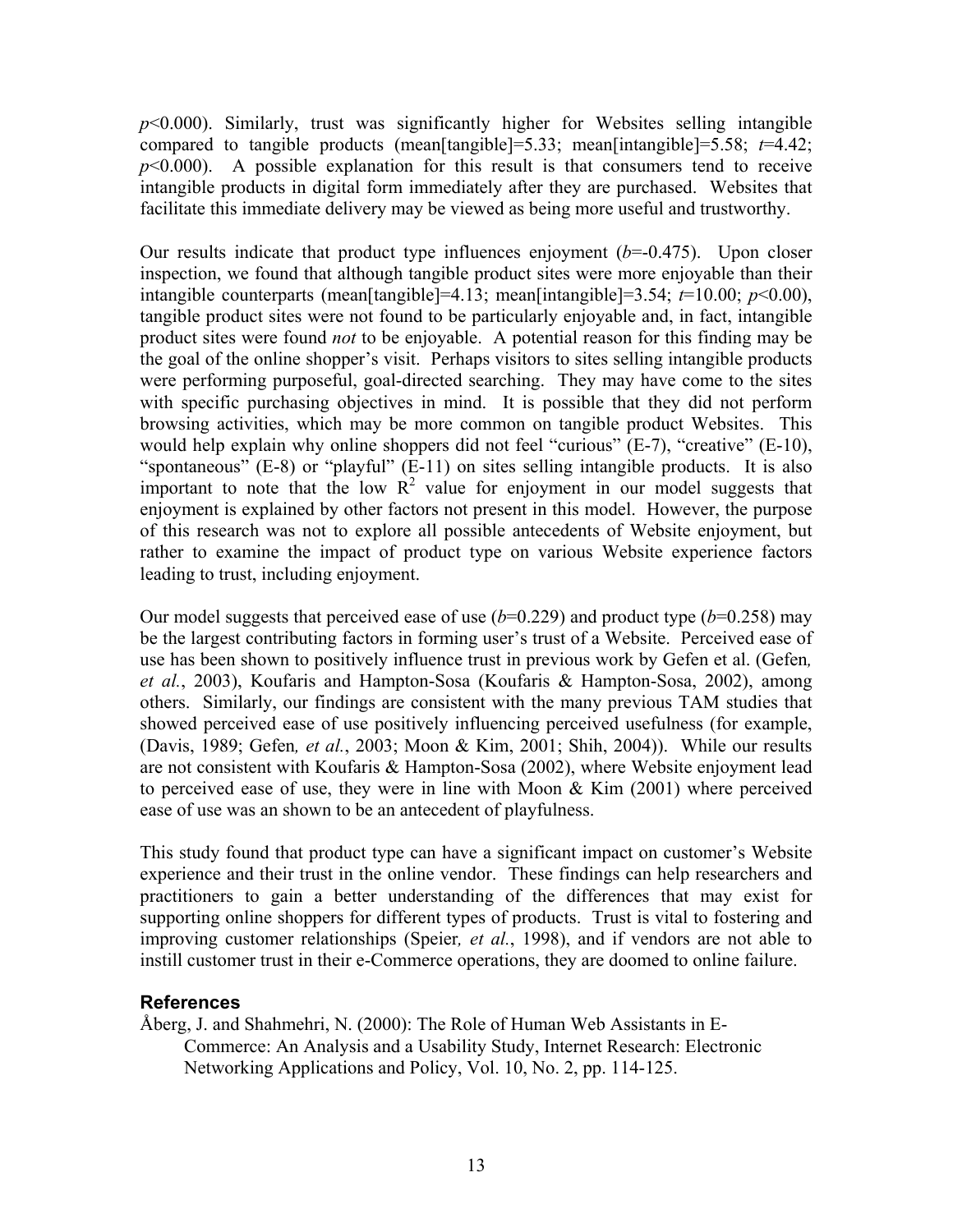- Agarwal, R. and Karahanna, E. (2000): Time flies when you're having fun: Cognitive absorption and beliefs about information technology usage, MIS Quarterly, Vol. 24, No. 4, pp. 665-694.
- Ambrose, P. J. and Johnson, G. J. (1998): A Trust Based Model of Buying Behaviour in Electronic Retailing, Proceedings of the Fourth Conference of the Association for Information Systems, pp. 263-265.
- Andaleeb, S. S. and Anwar, S. F. (1996): Factors influencing customer trust in salespersons in a developing country, Journal of International Marketing, Vol. 4, No. 4, pp. 35-52.
- Ba, S. and Pavlou, P. A. (2002): Evidence of the effect of trust building technology in electronic markets: Price premiums and buyer behaviour, MIS Quarterly, Vol. 26, No. 3, pp. 243-268.
- Bagozzi, R. P. and Yi, Y. (1989): On the use of structural equation models in experimental designs, Journal of Marketing Research, Vol. 26, pp. 271-284.
- Baldwin, L. P. and Currie, W. L. (2000): Key Issues in Electronic Commerce in Today's Global Information Infrastructure, Cognition, Technology & Work, Vol. 2, pp. 27- 34.
- Bontis, N. (1998): Intellectual Capital: An exploratory study that develops measures and models, Management Decision, Vol. 36, No. 2, pp. 63-76.
- Borchers, A. (2001): Trust in Internet shopping: A test of a measurement, Seventh Americas Conference on Information Systems, pp. 799-803.
- Brucks, M. (1985): The effects of product class knowledge on information search behavior, The Journal of Consumer Research, Vol. 12, No. 1, pp. 1-16.
- Campbell, D. T. and Fiske, D. W. (1959): Convergent and Discriminant Validation by the Mulitrait-Multimethod Matrix, Psychological Bulletin, Vol. 56, pp. 81-105.
- Chen, L.-d., Gillenson, M. L. and Sherrell, D. L. (2002): Enticing online consumers: An extended technology acceptance perspective, Information & Management, Vol. 39, pp. 705-719.
- Choi, H., Choi, M., Kim, J. and Yu, H. (2003): An empirical study on the adoption of information appliances with a focus on interactive TV, Telematics and Infomatics, Vol. 20, pp. 161-183.
- Corritore, C. L., Kracher, B. and Wiedenbeck, S. (2003): On-line trust: Concepts, evolving themes, a model, International Journal of Human-Computer Studies, Vol. 58, pp. 737-758.
- Cronbach, L. J. (1971): "Test Validation," American Council on Education, Washington, D.C.
- Crosby, L. A., Evans, K. R. and Cowles, D. (1990): Relationship quality in services selling: An interpersonal influence perspective, Journal of Marketing, Vol. 54, pp. 68-81.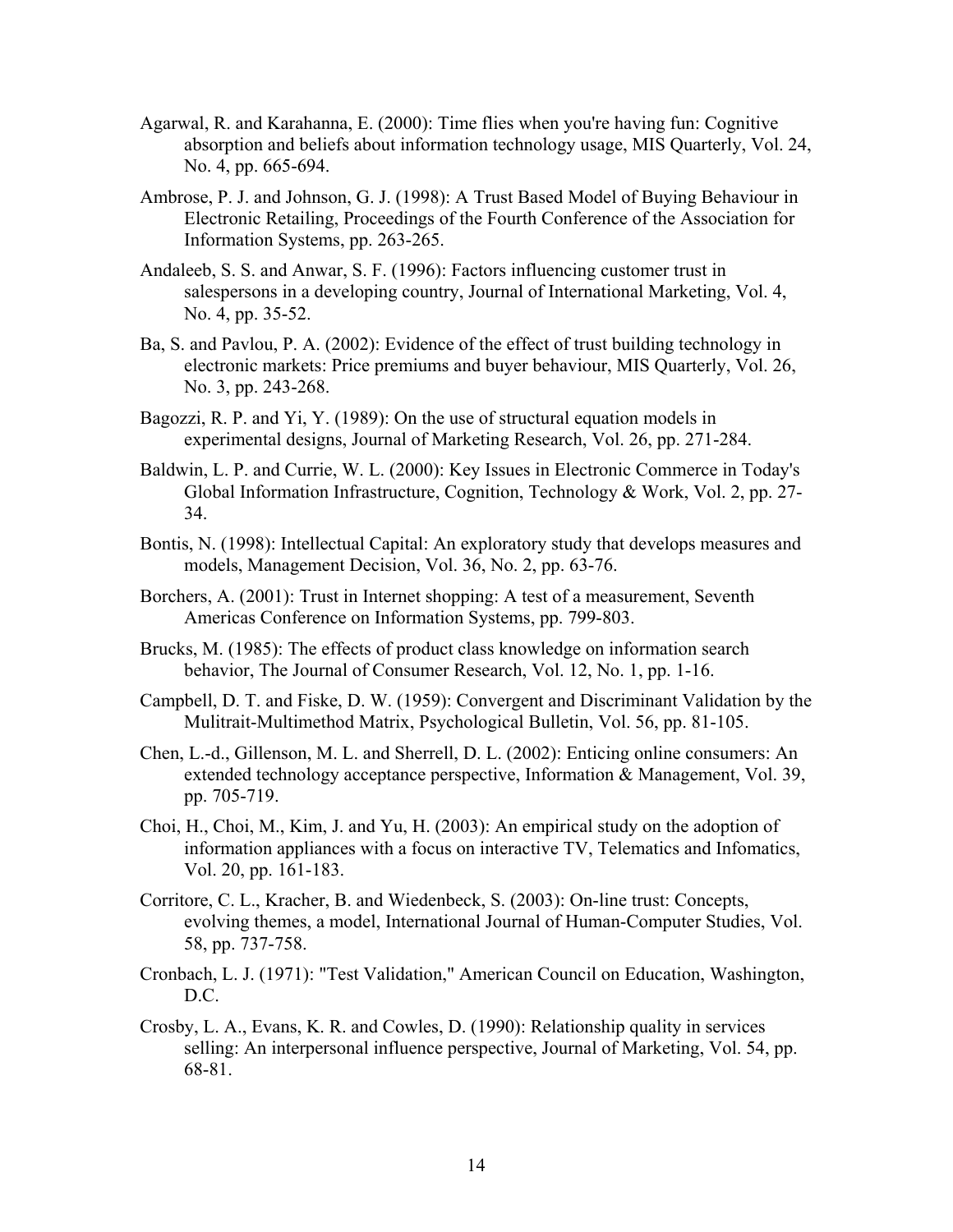- Dahlberg, T., Mallat, N. and Öörni, A. (2003): Trust enhanced technology acceptance model: Consumer acceptance of mobile payment solutions, The Stockholm Mobility Roundtable, Stockholm, Sweeden.
- Davis, F. D. (1989): Perceived Usefulness, Perceived Ease of Use, and User Acceptance of Information Technology, MIS Quarterly, Vol. 13, pp. 319-339.
- de Ruyter, K., Wetzel, M. and Kleijnen, M. (2001): Customer adoption of e-services: An empirical study, International Journal of Service Industry Management, Vol. 12, No. 2, pp. 184-207.
- Doney, P. M. and Cannon, J. P. (1997): An examination of the nature of trust in buyerseller relationships, Journal of Marketing, Vol. 61, pp. 35-51.
- Egger, F. N. (2000): "Trust Me, I'm an Online Vendor": Towards a Model of Trust for E-Commerce System Design, Proceeding of the CHI2000 Extended Abstracts: Conference on Human Factors in Computing Systems, pp. 101-102.
- Fenech, T. and O'Cass, A. (2001): Internet users' adoption of Web retailing: User and product dimensions, Journal of Product & Brand Management, Vol. 10, No. 6, pp. 361-381.
- Fornell, C. (1982): "A Second Generation of Multivariate Analysis Methods," Praeger, New York, NY.
- Fornell, C. and Bookstein, F. L. (1982): Two structural equation models: LISREL and PLS applied to consumer exit-voice theory, Journal of Marketing Research, Vol. 19, pp. 440-452.
- Fornell, C. and Cha, J. (1994): Partial Least Squares, Oxford, Blackwell Publishers.
- Fornell, C. and Larcker, D. F. (1981): Evaluating structural equation models with unobserved variables and measurement error, Journal of Marketing Research, Vol. 18, pp. 39-50.
- Furnell, S. M. and Karweni, T. (1999): Security Implications of Electronic Commerce: A Survey of Consumers and Businesses, Internet Research: Electronic Networking Applications and Policy, Vol. 9, No. 5, pp. 372-382.
- Gefen, D. (2002): Customer loyalty in e-commerce, Journal of the Association for Information Systems, Vol. 3, No. 2, pp. 27-51.
- Gefen, D., Karahanna, E. and Straub, D. W. (2003): Trust and TAM in online shopping: An integrated model, MIS Quarterly, Vol. 27, No. 1, pp. 51-90.
- Gefen, D. and Straub, D. W. (2000): Managing user trust in B2C e-Services, e-Services Quarterly, Vol. 1, No. 1.
- Gefen, D., Straub, D. W. and Boudreau, M.-C. (2000): Structural Equation Modeling and Regression: Guidelines for Research Practice, Communications of the Association for Information Systems, Vol. 4, No. 7, pp. 2-77.
- Gorsch, D. (2001): Internet limitations, product types, and the future of electronic retailing, Proceedings of the 1st Nordic Workshop on Electronic Commerce.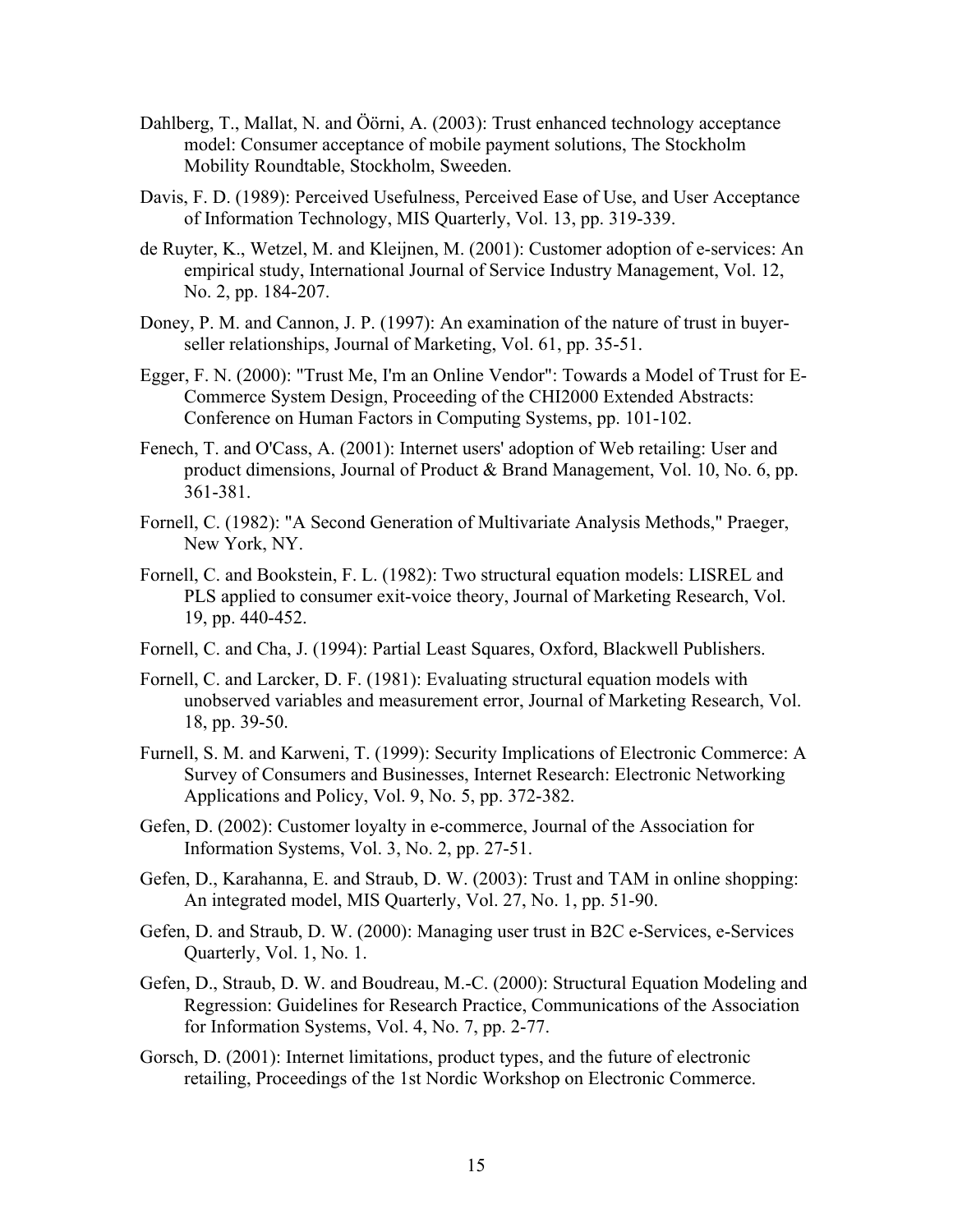- Görsch, D. (2001): Internet Limitations, Product Types, and the Future of Electronic Retailing, Proceeding of the 1st Nordic Workshop on Electronic Commerce.
- Grabner-Kräuter, S. and Kaluscha, E. A. (2003): Empirical research in on-line trust: A review and critical assessment, International Journal of Human-Computer Studies, Vol. 58, pp. 783-812.
- Hackbarth, G., Grover, V. and Yi, M. Y. (2003): Computer playfulness and anxiety: Positive and negative mediators of the system experience effect on perceived ease of use, Information & Management, Vol. 40, pp. 221-232.
- Hair, J. F., Anderson, R. E., Tatham, R. L. and Black, W. C. (1995): "Multivariate Data Analysis with Readings, 4th ed.," Prentice-Hall, Englewook Cliffs, NJ.
- Hassanein, K. and Head, M. M. (2003): The Impact of Product Type on Website Adoption Constructs, Proceedings of the Sixth International Conference on Electronic Commerce Research (ICECR6), Dallas, Texas, pp. 416-424.
- Head, M. M. and Hassanein, K. (2002): Trust in e-Commerce: Evaluating the Impact of Third-Party Seals, Quarterly Journal of Electronic Commerce, Vol. 3, No. 3, pp. 307-325.
- Head, M. M., Yuan, Y. and Archer, N. (2001): Building Trust in E-Commerce: A Theoretical Framework, Proceeding of the Second World Congress on the Management of Electronic Commerce, Hamilton, Ontario, Canada.
- Heijden, H. v. d. (2003): Factors influencing the usage of websites: The case of a generic portal in The Netherlands, Information & Management, Vol. 40, No. 6, pp. 541- 549.
- Heijden, H. v. d., Verhagen, T. and Creemers, M. (2001): Predicting online purchase behaviour: Replication and tests of competing models, Proceedings of the 34th Hawaii International Conference on System Sciences.
- Heijden, H. v. d., Verhagen, T. and Creemers, M. (2003): Understanding online purchase intentions: contributions from technology and trust perspectives, European Journal of Information Systems, Vol. 12, pp. 41-48.
- Jarvenpaa, S. L. (1996-1997): Consumer reactions to electronic shopping on the World Wide Web, International Journal of Electronic Commerce, Vol. 1, No. 2, pp. 59-88.
- Jarvenpaa, S. L., Tractinsky, N. and Saarinen, L. (1999): Consumer Trust in an Internet Store: A Cross-Cultural Validation, Journal of Computer Mediated Communication, Vol. 5, No. 2, pp. 1-37.
- Jarvenpaa, S. L., Tractinsky, N. and Vitale, M. (2000): Consumer Trust in an Internet Store, Information Technology and Management, Vol. 1, No. 1-2, pp. 45-71.
- Kerlinger, F. N. (1964): "Foundations in Behavioral Research," Holt, Rinehart, and Winston, New York, NY.
- Klatzky, R. L., Lederman, S. J. and Matula, D. E. (1991): Imagined haptic exploration in judgments of object properties, Journal of Experimental Psychology: Learning, Memory and Cognition, Vol. 17, pp. 314-322.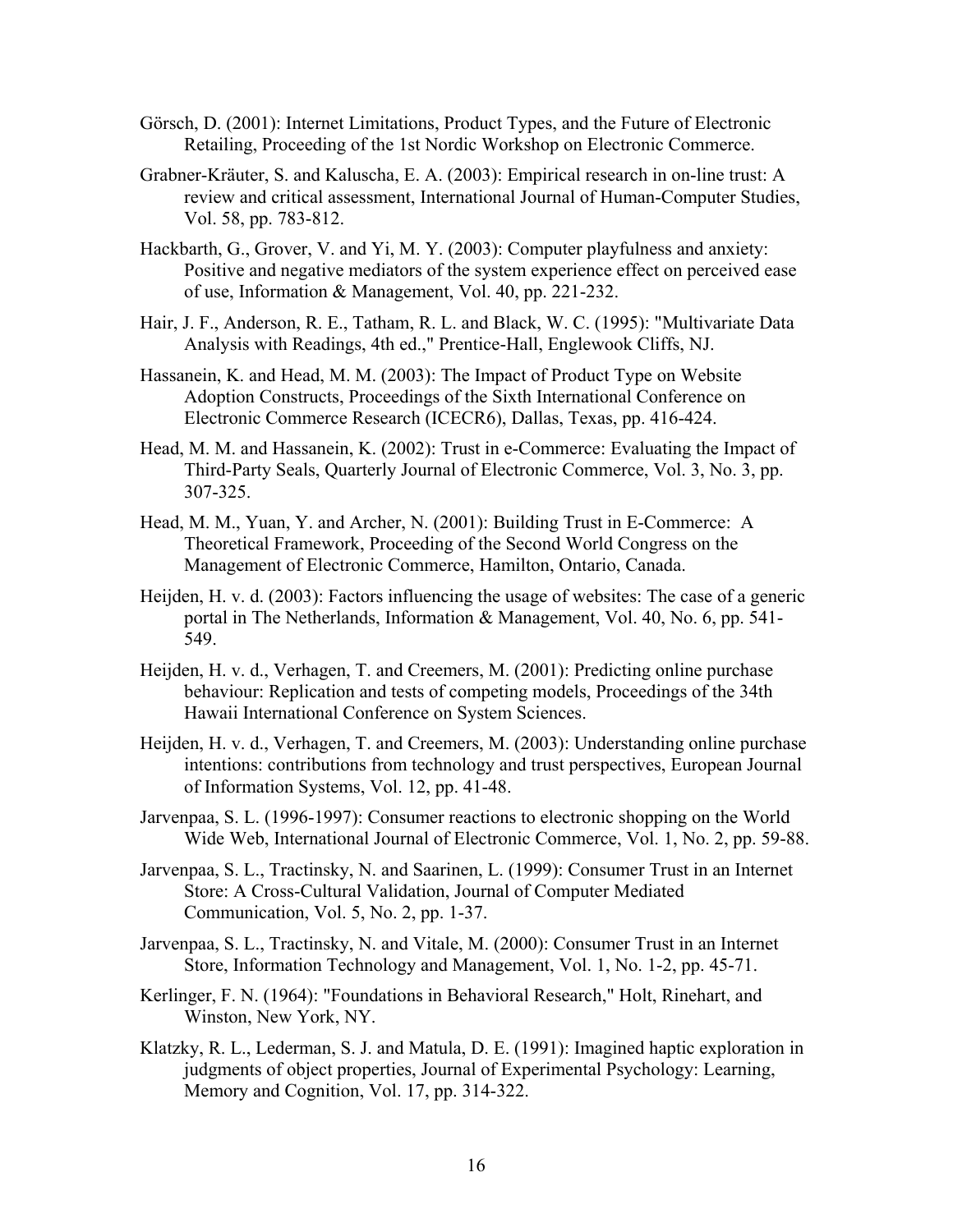- Koufaris, M. (2002): Applying the Technology Acceptance Model and Flow Theory to online consumer behaviour, Information Systems Research, Vol. 13, No. 2, pp. 205-223.
- Koufaris, M. and Hampton-Sosa, W. (2002): Customer trust online: Examining the role of the experience with the Web-site, CIS Working Paper Series, Zicklin School of Business, Baruch College, New York, NY.
- Koufaris, M. and Hampton-Sosa, W. (2002): Initial perceptions of company trustworthiness online: A comprehensive model and empirical test, CIS Working Paper Series, Zicklin School of Business.
- Koufaris, M. and Hampton-Sosa, W. (2004): The development of initial trust in an online company by new customers, Information & Management, Vol. 41, pp. 377-397.
- Lal, R. and Sarvary, M. (1998): Does the Internet always intensify price competition?, Research Paper Series, Graduate School of Business, Stanford University.
- Lee, J., Kim, J. and Moon, J. Y. (2000): What Makes Internet Users Visit Cyber Stores Again? Key Design Factors for Customer Loyalty, CHI 2000, pp. 305-312.
- Lewicki, R. J. and Bunker, B. B. (1996): Developing and Maintaining Trust in Work Relationships, Thousand Oaks, CA, Sage.
- Li, H., Daugherty, T. and Biocca, F. (2002): Impact of 3-D advertising on product knowledge, brand attitude, and purchase intention: The mediating role of presence, Journal of Advertising, Vol. 31, No. 3, pp. 43-57.
- Lohse, G. L. and Spiller, P. (1998): Electronic shopping: Quantifying the effect of customer interfaces on traffic and sales, Communications of the ACM, Vol. 41, No. 7, pp. 81-87.
- McCabe, D. B. (2001): Online and offline decisions: The effect of product category and oder of information, Ph.D. Thesis, Arizona State University.
- McKnight, D. H., Choudhury, V. and Kacmar, C. (2002): The impact of initial consumer trust on intentions to transact with a web site: A trust building model, Journal of Strategic Information Systems, Vol. 11, No. 3/4, pp. 297-323.
- Moon, J.-W. and Kim, Y.-G. (2001): Extending the TAM for a World-Wide-Web context, Information & Management, Vol. 38, No. 4, pp. 217-230.
- Nelson, P. (1974): Advertising as Information, Journal of Political Economy, Vol. 83, pp. 729-754.
- Nielsen, J., Molich, R., Snyder, C. and Farrell, S. (2001): "E-Commerce User Experience," Nielsen Norman Group, Fremont, CA.
- Nunnally, J. C. (1978): "Psychometric Theory 2nd ed.," McGraw Hill, New York.
- Papadopoulou, P., Andreou, A., Kanellis, P. and Martakos, D. (2001): Building Customer Trust Within E-Commerce Environments: The Role of Agents and Virtual Reality, Internet Research: Electronic Networking Applications and Policy, Vol. 11, No. 4, pp. 322-332.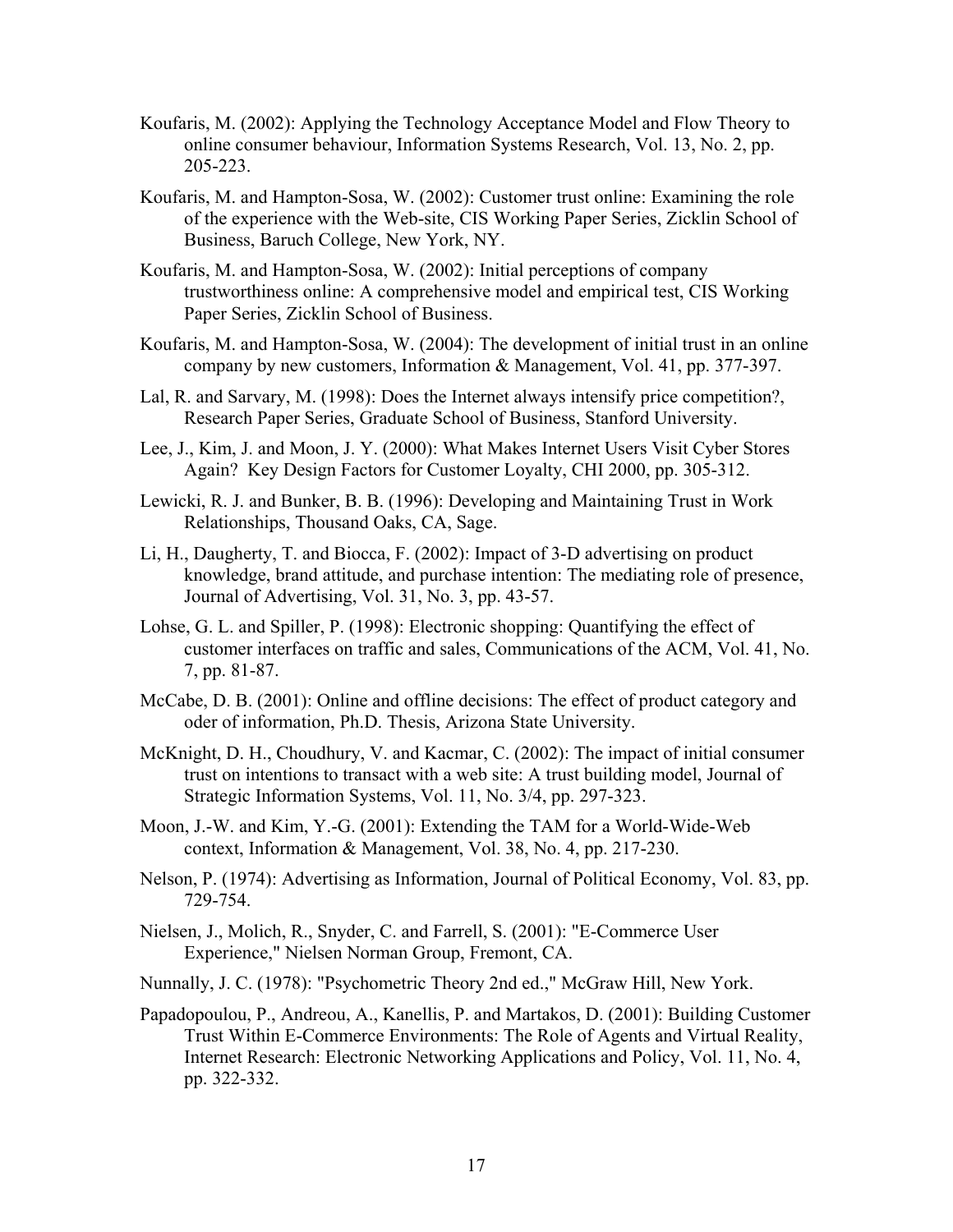- Pavlou, P. A. (2001): Consumer intentions to adopt electronic commerce- Incorporate trusting and risk in the technology acceptance model, DIGIT Workshop, University of Southern California.
- Pavlou, P. A. (2001): Integrating trust in electronic commerce with the technology acceptance model: model development and validation, Seventh Americas Conference on Information Systems, pp. 816-822.
- Pavlou, P. A. (2003): Consumer acceptance of electronic commerce: Integrating trust and risk with the technology acceptance model, International Journal of Electronic Commerce, Vol. 7, No. 3, pp. 69-103.
- Pavlou, P. A. and Chellappa, R. K. (2001): The Role of Perceived Privacy and Perceived Security in the Development of Trust in Electronic Commerce Transactions, Working Paper, ebizlab, Marshall School of Business, USC.
- Peterson, R. A., Balasubramanian, S. and Bronnenberg, M. J. (1997): Exploring the implications of the Internet for consumer marketing, Journal of the Academy of Marketing Science, Vol. 25, No. 4, pp. 329-346.
- Phau, I. and Poon, S. M. (2000): Factors influencing the types of products and services purchased over the Internet, Internet Research: Electronic Networking Applications and Policy, Vol. 10, No. 2, pp. 102-113.
- Poon, S. and Joseph, M. (2001): A preliminary study of product nature and electronic commerce, Marketing Intelligence and Planning, Vol. 19, No. 7, pp. 493-499.
- Rivard, S. and Huff, S. (1988): Factors of Success for End User Computing, Communications of the ACM, Vol. 31, No. 5, pp. 552-561.
- Rotter, J. B. (1980): Interpersonal trust, trustworthiness, and gullibility, American Psychologist, Vol. 35, No. 1, pp. 1-7.
- Roy, M. C., Dewit, O. and Aubert, B. A. (2001): The impact of interface usability on trust in web retailers, Internet Research: Electronic Networking Applications and Policy, Vol. 11, No. 5, pp. 388-398.
- Salam, A. F., Rao, H. R. and Pegels, C. C. (1998): An Investigation of Consumerperceived Risk on Electronic Commerce Transactions: The Roles of Institutional Trust and Economic Incentive in a Social Exchange Framework, Proceedings of the Americas Conference on Information Systems.
- Shih, H.-P. (2004): An empirical study on predicting user acceptance of e-shopping on the Web, Information & Management, Vol. 41, pp. 351-368.
- Speier, C., Harvey, M. and Palmer, J. W. (1998): Virtual management of global marketing relationships, Journal of World Business, Vol. 33, No. 3, pp. 263-276.
- Straub, D. W. (1989): Validating Instrument in MIS Research, MIS Quarterly, Vol. 12, No. 2, pp. 147-170.
- Teo, T. S. H. (2001): Demographic and motivation variables associated with Internet usage activities, Internet Research: Electronic Networking Applications and Policy, Vol. 11, No. 2, pp. 125-137.